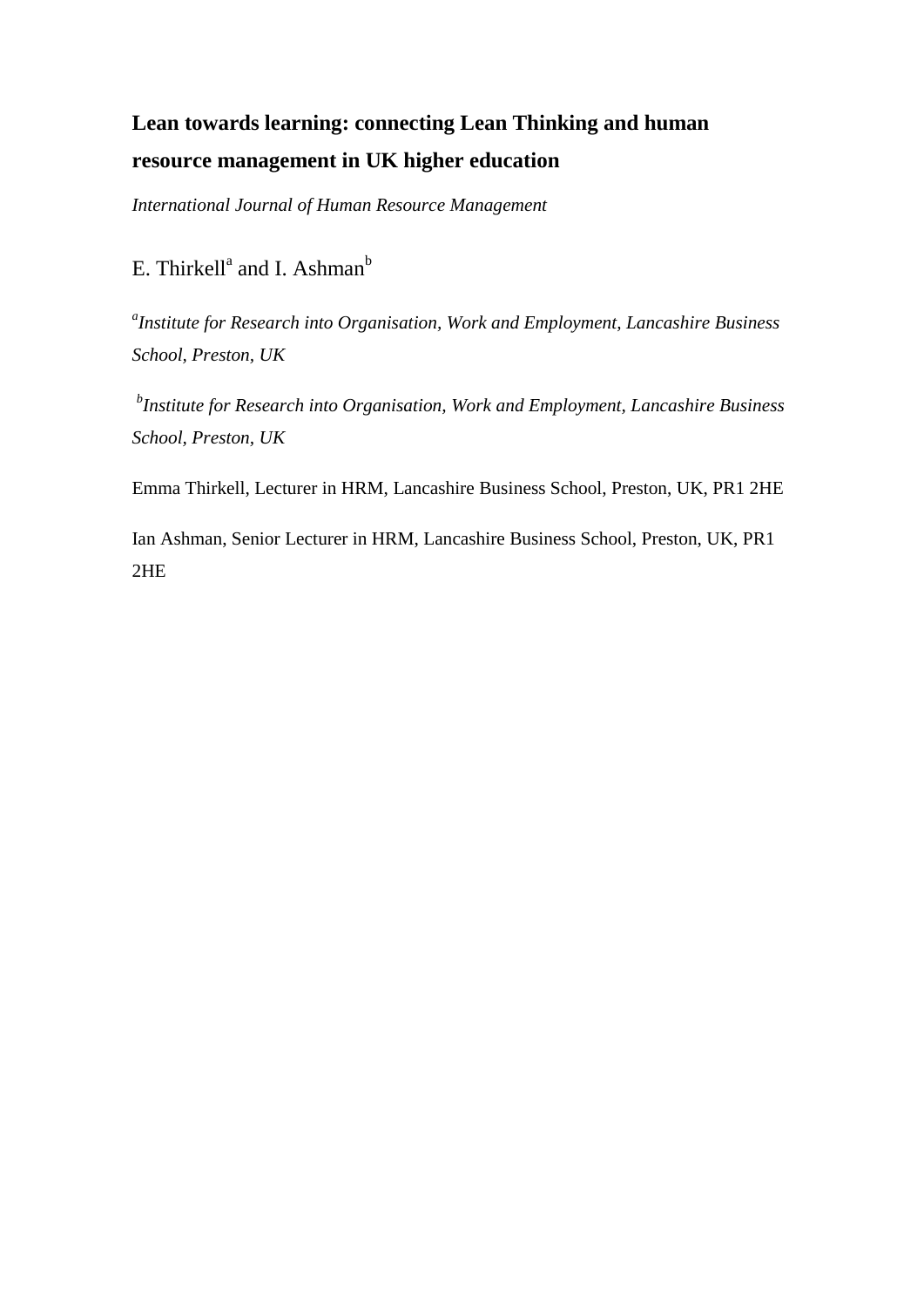## **RESEARCH ARTICLE**

## **Lean towards learning: connecting Lean Thinking and human resource management in UK higher education**

From its origins in the automotive industry, *Lean Thinking* is increasingly being seen as a solution to problems of efficiency and quality in other industries and sectors. In recent years attempts have been made to transfer *Lean* principles and practice to the higher education sector with indications of mixed consequences and debate over its suitability. This paper contributes to the debate by drawing evidence from thirty-four interviews conducted across two UK universities that have implemented *Lean* in some of their activities and we pay particular attention to the role of the HR function in facilitating its introduction. The findings suggest there are problems in understanding, communicating and transferring *Lean Thinking* in the higher education context; that, despite HR systems being vital facets of *Lean*, HR professionals are excluded from participation; and that as a consequence the depth and breadth of *Lean* application in the two institutions is very limited.

Keywords: academics; employee experiences; HRM; higher education; lean

thinking

#### **Introduction**

Recent changes to university funding in the UK, occurring against a background of intensifying competition and financial austerity, have resulted in a dual challenge for higher education institutions (HEIs) of improving quality and reducing costs. At the same time, some have argued that students are adopting the traits of consumerism and that academic freedom is in retreat (Lynch and Baines 2004; Eagle and Brennan 2007; Voss et al. 2007; Gruber et al. 2010). As a consequence the HE sector appears increasingly to be employing quality concepts such as total quality management (TQM), business process reengineering (BPR) and, most recently, *Lean*. Evidence suggests that the results of such initiatives have been mixed (see, for example, Koch 2003; Quinn et al. 2009; O'Mahony and Garavan 2012).

Practitioners and scholars appear increasingly to be looking to the principles underpinning *Lean* in an attempt to resolve the economic and organizational pressures within HE as well as other parts of the public sector in the UK (Hines and Lethbridge 2010; Radnor and Bucci 2011). Of course, the origins of *Lean* rest in automotive manufacturing and so there are obvious concerns regarding the transferability of *Lean*  production and management across economic sectors, industries, services and professions. Such concerns inform much of the current paper and in acknowledging the debate we often choose to use the phrase *Lean Thinking* to express the *Lean* concepts at the heart of our analysis. Womack and Jones (1996) introduced the notion of *Lean Thinking* to emphasise that *Lean* is more than systems and practices bound to a single industry, hence our adoption here.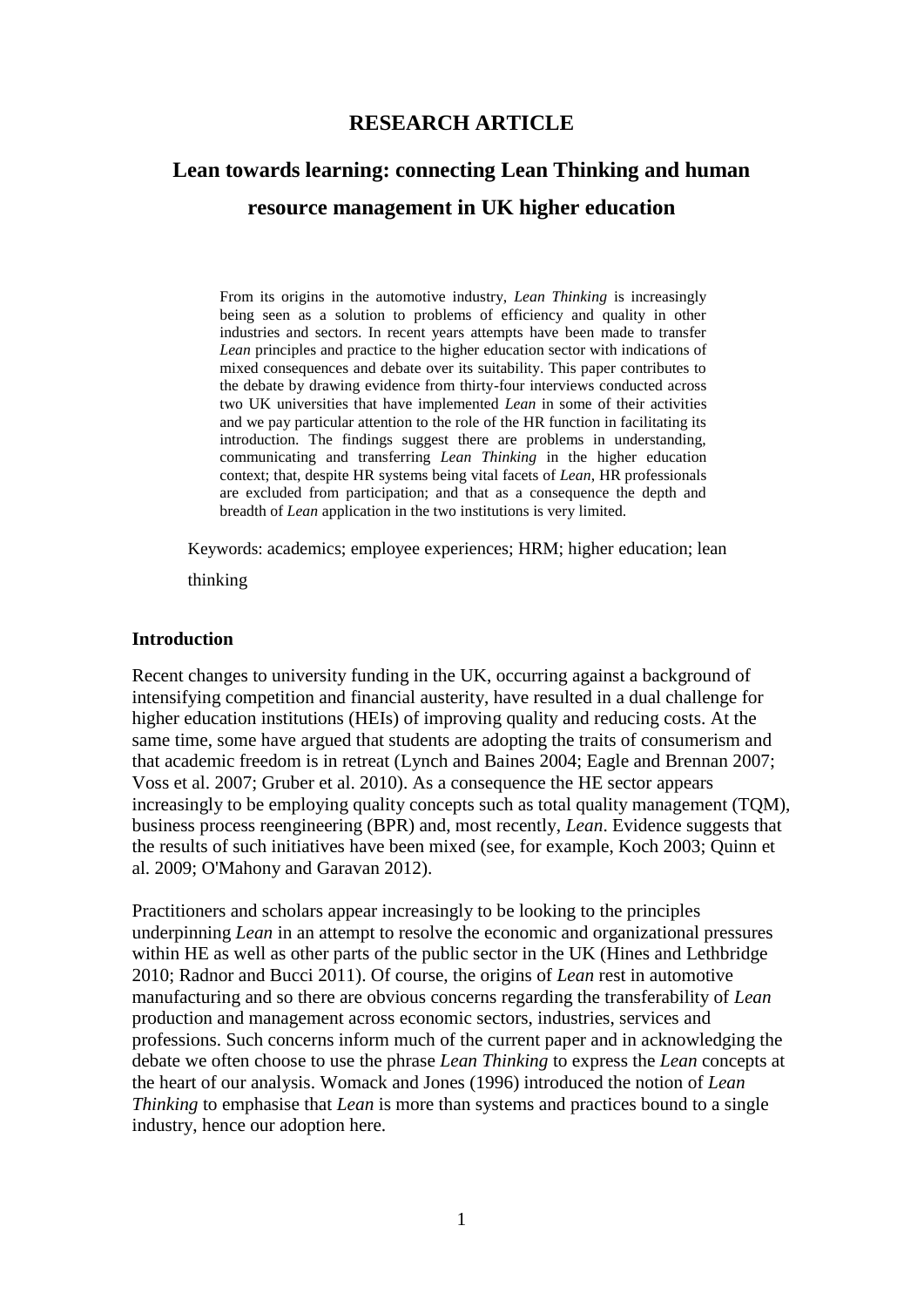A review of research conducted since the publication of the seminal book *The Machine that Changed the World* (Womack et al. 1990) shows that the definition and understanding of *Lean* is changing to the point where it may no longer be recognisable, which is leading to confusion among scholars and practitioners (Holweg 2007). This is perhaps not surprising given the wide range of industries and sectors in which managers have tried to apply *Lean*. Arguably, the precise nature of the relationship between *Lean* and its context remains somewhat opaque and, essentially, an argument develops concerning a best practice versus a best fit approach to *Lean* (Cusumano 1992; Cooney 2002, Radnor et al. 2006; Radnor and Bucci 2007). Despite some theoretical and empirical progress, scholarly understanding of what *Lean* actually is and how it contributes to performance in organizational settings outside of manufacturing remains relatively underdeveloped, and there is a need to explore *Lean* in terms of 'fitness for purpose' especially within the public sector (Radnor and Osborne 2013).

Accordingly, a clearer examination of the impact of *Lean* on industries and sectors new to its uptake, accounting for the role of the HR function and the HR dimension of the application of *Lean*, is one of the most pressing research tasks – especially when considering that it is claimed that 'soft' facets, linked to people and culture, are often the cause of ‗failed' *Lean* initiatives (Stewart et al. 2009; Emiliani 2011; Radnor and Osborne 2013). Evidence suggests that HR practices, such as training, performance management and involvement in decision making, especially when bundled together into an internally consistent HR system, can have a positive impact on the performance of professional industries through, for example, increase efficiency and effectiveness and higher service quality (Ichniowski et al*.* 1997; MacDuffie 1995; Pil and MacDuffie 1996; Lorenz and Valeyre 2005). Studies of *Lean* performance improvement also point to the importance of HR systems for achieving change with such aspects as skill acquisition, training, work design and leadership being considered particularly significant (Dankbaar 1997; Brockbank 1999; Green 2002). When this paucity of coherent theory that links *Lean Thinking* with HRM is coupled with problems of definition it is apparent that the present study contributes to a research field that is still in its infancy. The essential contribution of this paper lies in presenting experiences of implementation from a sector relatively new to *Lean Thinking* and subject to radical transition, through which employees' perceptions are explored from a HRM perspective, thereby advancing previous *Lean* performance improvement research and providing practitioners with a better understanding of the role of HRM.

Here we present findings from a multi-informant study conducted across two UK universities, both of which are going through transition as a result of recent changes within the HE sector. By focusing on employees' perceptions and experiences of *Lean Thinking*, including the reactions to HR practices, we answer the call to go beyond simple descriptions of how organisations are implementing *Lean Thinking*, that is characteristic of operations management accounts, and provide more depth to orthodox assessments of *Lean Thinking* (Bowen and Ostroff 2004; Kehoe and Wright 2013). Studies to date that have paid attention to employee perceptions tend to stem from manufacturing environments and generally focus on quality, efficiency, effectiveness, work intensification and process redesign (Garrahan and Stewart 1992; Bereggren 1993; Graham 1995; Rinehart et al. 1997; Stewart et al. 2009; Carter et al. 2011 and 2012).

The findings of our study indicate that the implementation of *Lean Thinking* in the UK higher education sector, coupled with a legitimate role for HR professionals, is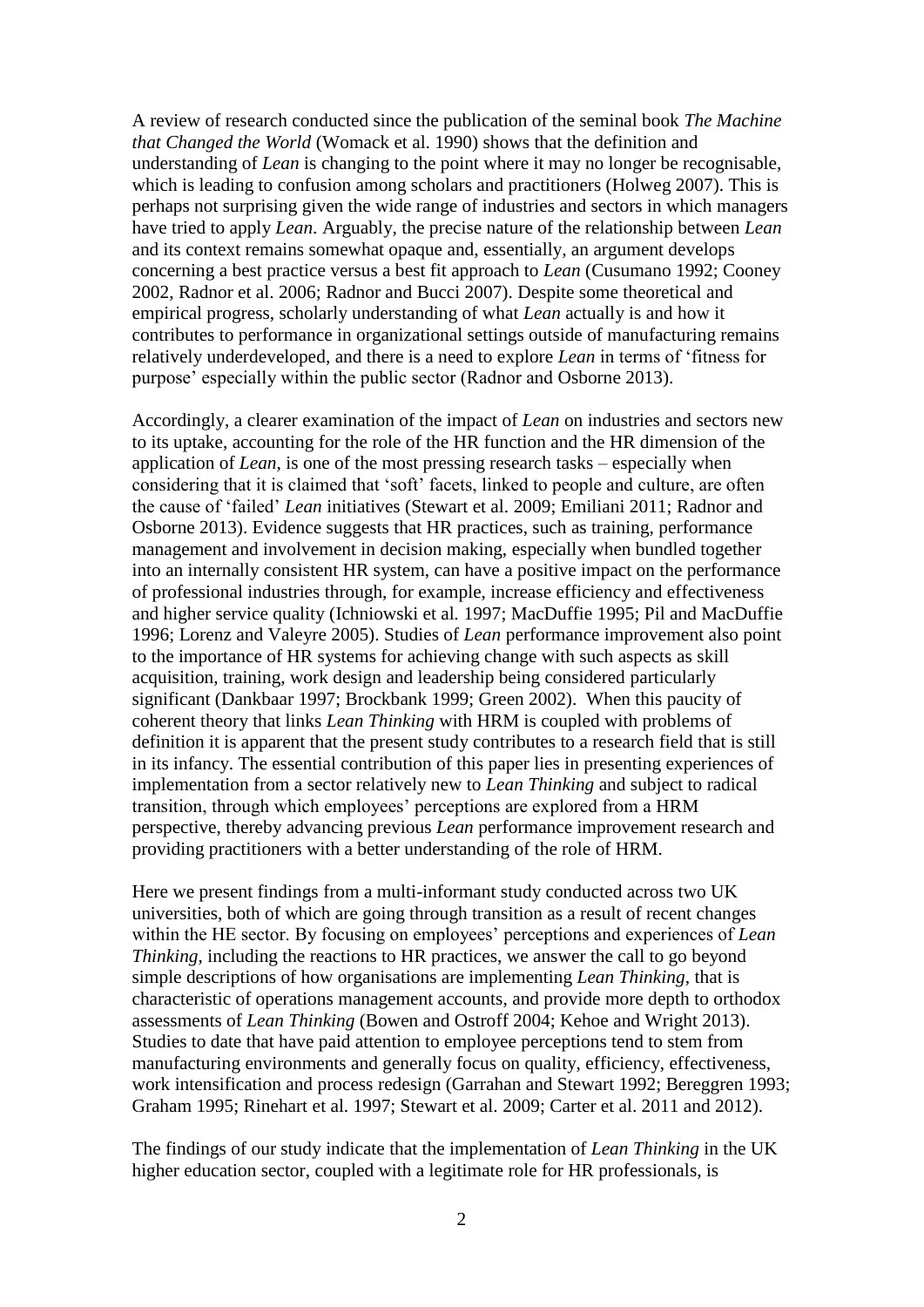potentially problematic. Weak conceptualisation, communication, patchy application and the exclusion of HR people and processes are all highlighted in the evidence presented and we conclude that, whilst it is to early to dismiss *Lean* as unsuitable for use in the UK higher education sector (or wider public sector), there are serious and, perhaps, unique factors that require further research attention both in the UK and elsewhere in the world.

Before progressing further we should perhaps declare that the position we have adopted for our exploration is to treat *Lean thinking* as an array of tools and techniques at the disposal of organisations that want to facilitate the implementation of process improvement and related change parameters, such as corporate culture. *Lean*, in our view is a repository from which methods can be drawn upon selectively, what has been referred to as 'Kaizen-type' by Radnor et al. (2006), rather than an all-encompassing philosophy in and of itself. Nevertheless, we recognise the influence and importance of alternative perspectives that range from treating *Lean* as a systemic solution to the problems of Twenty-first Century product and service delivery (Womack et al., 1990) to it being part of a capitalist agenda driven by the desire to reduce, subordinate and control labour (Carter et al., 2011; 2012; 2013).

We recognise particularly that the application of *Lean* in the public sector can be viewed as a social and economic ideology intended to enable new forms of employee subservience. Radnor et al. (2006), Radnor and Bucci (2007; 2011) and Radnor and Osborne (2013) argue that *Lean* contributes to a broader managerial ideology in some organisations and that if human resource and other change management professionals carry out their roles correctly then *Lean* will be seen as a success. On the basis of the evidence gathered it is our belief that the two case study organisations in our study had no extant ideological agenda and simply wanted to improve processes to benefit stakeholders and facilitate a positive culture. That said, we acknowledge that we were not intent on hunting for ideological stances and so should any exist they may remain hidden. Ultimately, as we make clear later, while we recognise the importance of a variety of perspectives, we found no evidence, in intention or practice, that the reason for implementing *Lean* was to reduce, cheapen or extend control over employees

## **Theoretical and Empirical Background**

#### *Lean and the problem of definition*

In order to study and evaluate something it must be tangible and so it is important that the concepts upon which it rests are clear. In other words, researchers have to know what they are looking for and are able to recognise it when they see it – with matters associated with *Lean*, however, conceptual clarity has become a problem. It is well known to those that are familiar with the notion of *Lean* that it derives from the *International Motor Vehicle Program* study, led by James P. Womack, that sought to facilitate a better understanding of the future of the automobile industry. Womack and his colleagues based the principles of *Lean* on the 'Toyota Production System' and asserted that:

‗Lean production … is ‗lean' because it uses less of everything compared with mass production - half the human effort in the factory,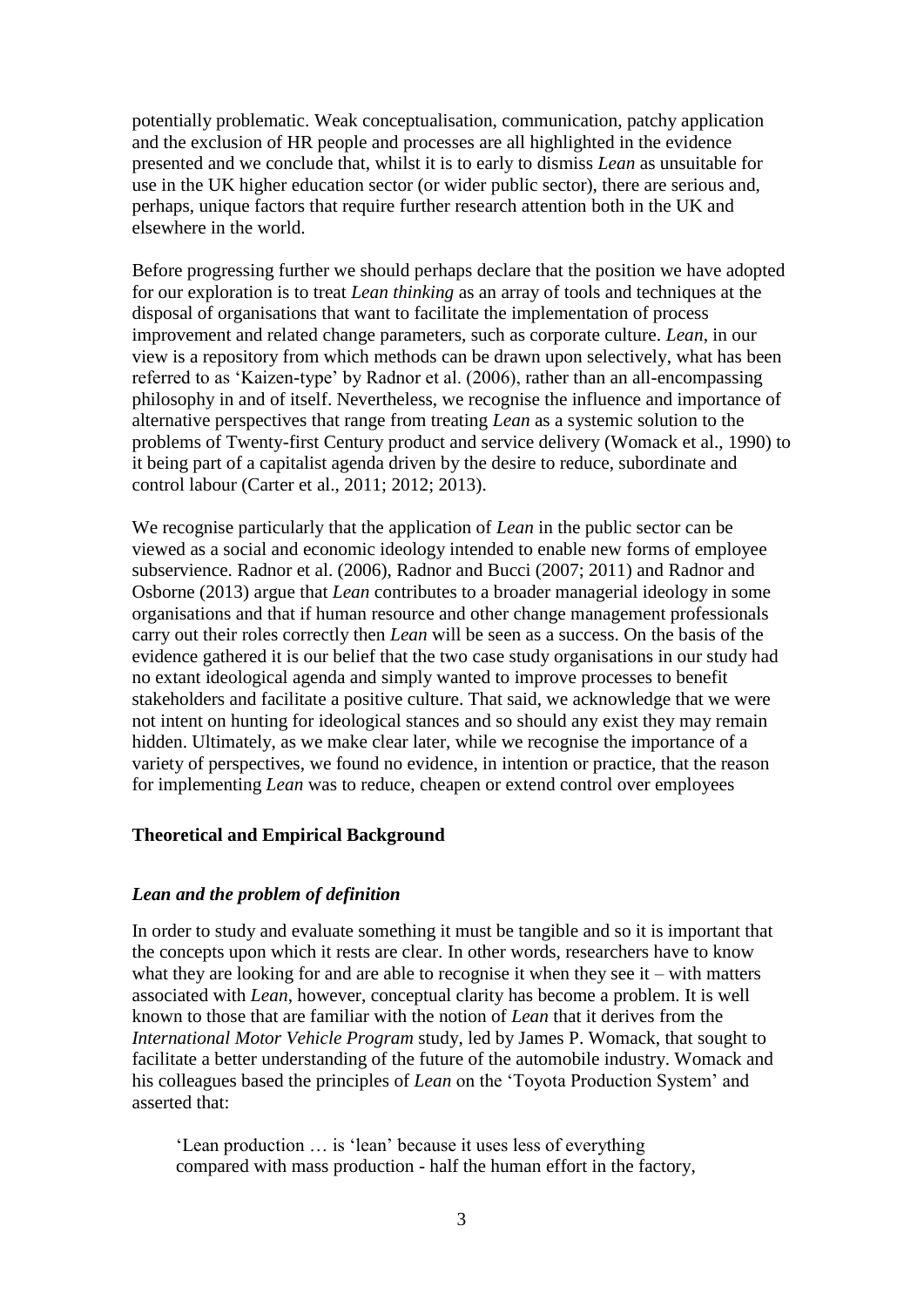half of the manufacturing space, half the investment in tools…half the engineering hours to develop a new product in half of the time.'(Womack et al 1990, p.13)

An examination of this definition suggests that there is a strong emphasis placed on the reduction of resources both in the factory and activities extending beyond the shop floor (Bruun and Mefford 2004). Womack et al. (1990) consider *Lean* to be a system that creates outputs using less of every input and although similar to the traditional massproduction system it offers increased choice for the end user, which it is argued signifies a paradigm shift (Price 1994; Perez 2005). This seems to suggest that *Lean* was once neatly defined, but that is now far from the truth - within today's literature on *Lean* the only agreement seems to be that there is no universally accepted definition (see, for instance, Lewis 2000; New 2007; Dahlgaard and Dahlgaard-Park 2006; Pettersen 2009). Shah and Ward (2007) claim that ambiguity has set in as a result of comparison with other terms such as the Toyota Production System, TQM and Just-in-Time and a conflagration of various change management concepts. Consequently, Shah and Ward (2007) suggest that *Lean* can be defined from either one of two perspectives: from a philosophical perspective that emphasises conceptualisation (or *Lean Thinking*) or from the practical perspective emphasizing integrated management systems.

*Lean Thinking* is often conceived as a combination of good operations management and effective people management that enables an organisation to implement process improvement and thus increase their efficiency and quality (Womack et al. 1990; Liker 2004; Womack and Jones 2005). Labour process theorists (for instance, Carter et al, 2011, 2012, 2013) argue that *Lean* is yet another initiative leading to the deskilling and work intensification, whereas proponents of *Lean*, whilst acknowledging that it can place additional demands on the workforce, claim that the outcome is a greater range of responsibilities and multi-skilling (Womack et al. 1990). It certainly seems to be the case that as *Lean Thinking* has found increasing favour in the UK public sector, the research undertaken there has been somewhat critical of its impact on employees in local government, healthcare and other public services (for instance, Radnor et al. 2006; Fillingham 2007; Kollberg et al. 2007; Radnor and Wally 2008; Esain et al. 2008; Radnor and Boaden 2008). This, among other issues, raises questions regarding the suitability of *Lean* principles and practice to contexts outside that in which it was originally conceived (Panizzolo 1998) and whether it can deliver the significant performance gains allegedly realised in manufacturing environments (Krafcik 1988; Womack et al. 1990).

#### *Transferring Lean Thinking across and between sectors*

The majority of research into *Lean Thinking* has been conducted within a manufacturing context and it is sometimes presumed that *Lean* is, therefore, only applicable to large volume industrial processes. Nevertheless, Womack et al. (1990, p.9) claimed from the start that the "fundamental ideas of lean production are universal - applicable anywhere by anyone" and there is evidence to show that *Lean Thinking* has been transferred from vehicle manufacturing to many other industries. That said a close review of the literature (See, for example, Abdullah & Kennoy (1995) for electronics, Green (2002) and Jørgensen & Emmitt (2008) for the construction industry, Bruce *et al.* (2004) for retail or Laureani et al. (2010) and Piercy & Rich (2009) for call centres to name a few) does indicate broadly that transfer has taken place to predominantly manufacturing-like,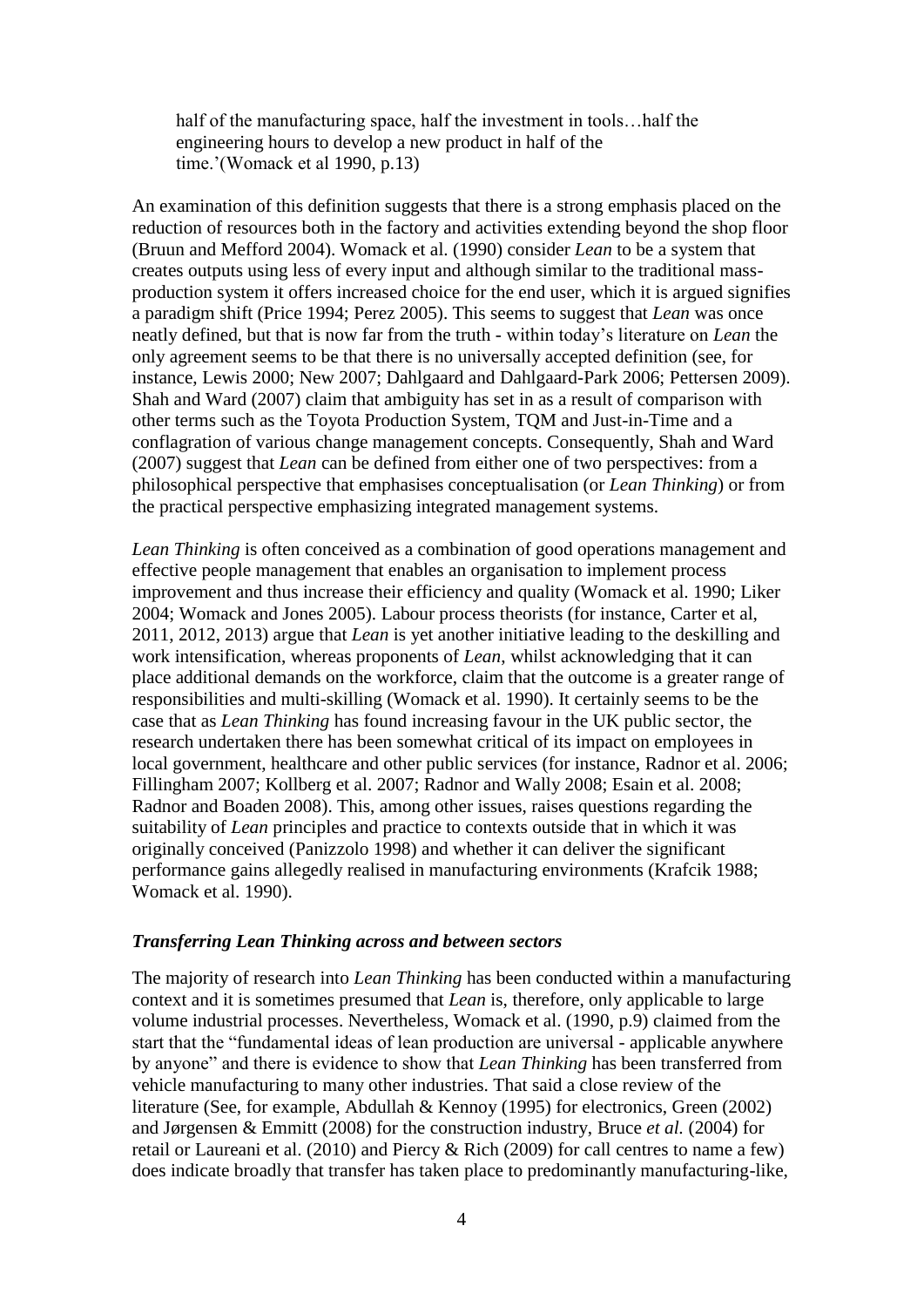high volume service processes (such as call centres found in banking and retail) with only limited evidence of application beyond environments with characteristics similar to manufacturing.

Nevertheless, most contemporary literature concludes that some characteristics of *Lean* can be transferred with discussion revolving around two different types of *Lean* implementation; full and 'kaizen-type' (Radnor *et al.* 2006, p.19). 'Full implementation' is the broad use of the tools associated with *Lean* and is consistent with the ‗institutionalism' approach where the philosophy of *Lean* becomes all encompassing, especially with regard to organisational culture (Wright and McMahan 1992). The ‗kaizen type', ‗piecemeal' or ‗non-embedded' approach (Radnor et al. 2006, p.19) refers to smaller scale implementations within specific processes on a one-off basis and is, perhaps, more likely in the public sector. This is because the long established bureaucracy of many state institutions, often embedded in complex legal, political and social accountability frameworks, creates an interconnectedness of systems that makes total system overhaul very difficult. Such a distinction between approaches detracts from the claims of universality and, given the stark differences between public service and private manufacturing contexts - and leaving aside the question as to whether it is appropriate to treat services such as healthcare or education as if they are tangible goods like automobiles (Radnor and Osborne 2013) - it is easy to envisage that there may be more challenges, problems and resistance than Womack and his like anticipate.

Various attempts to introduce *Lean Thinking* into the public sector in the UK have been researched but, significantly, there appears to be a lack of consensus over the extent and depth of *Lean* implementation and the measurement of outcomes with some recent reevaluations suggesting that earlier cited successes should be reconsidered (Emiliani, 2011; Radnor and Osborne, 2013).

## *Lean Thinking and HRM: Integration and Implementation*

If a human resource system is understood to be a "set of distinct but interrelated activities, functions, and processes that are directed at attracting, developing, and maintaining a firm's human resources" (Lado and Wilson, 1994, p.701) then it is apparent that HRM will have a central role if *Lean Thinking* is to be implemented in a way that is consistent with an organisation's goals. Accordingly, employees' attitudes and behaviours act as key mediating variables through which HRM influences performance outcomes (Wright et al. 1994; Boxall 1996). Bowen and Ostroff (2004) argue that HR systems have a signalling function that allow employees to form a shared sense of the behaviours that are expected, supported and rewarded by management, thereby promoting constructive employee attitudes to *Lean* that are consistent with organisational goals. Furthermore, there is reason to assume HR involvement and visibility connected with the conveyance of consistent messages and organisational justice will also impact upon the successful delivery and maintenance of *Lean* principles (Tracey and Flinchbaugh 2006a, 2006b). Fundamentally, engagement with *Lean Thinking* will depend on how employees interpret the concept and imbue it with their own meaning and aspirations.

Moreover, transfer often depends on how employees interpret the meaning of *Lean Thinking*; the same can be said for HR systems whereby employees perceive and interpret HR practices subjectively, leading to attitudinal and, in turn, behavioural HR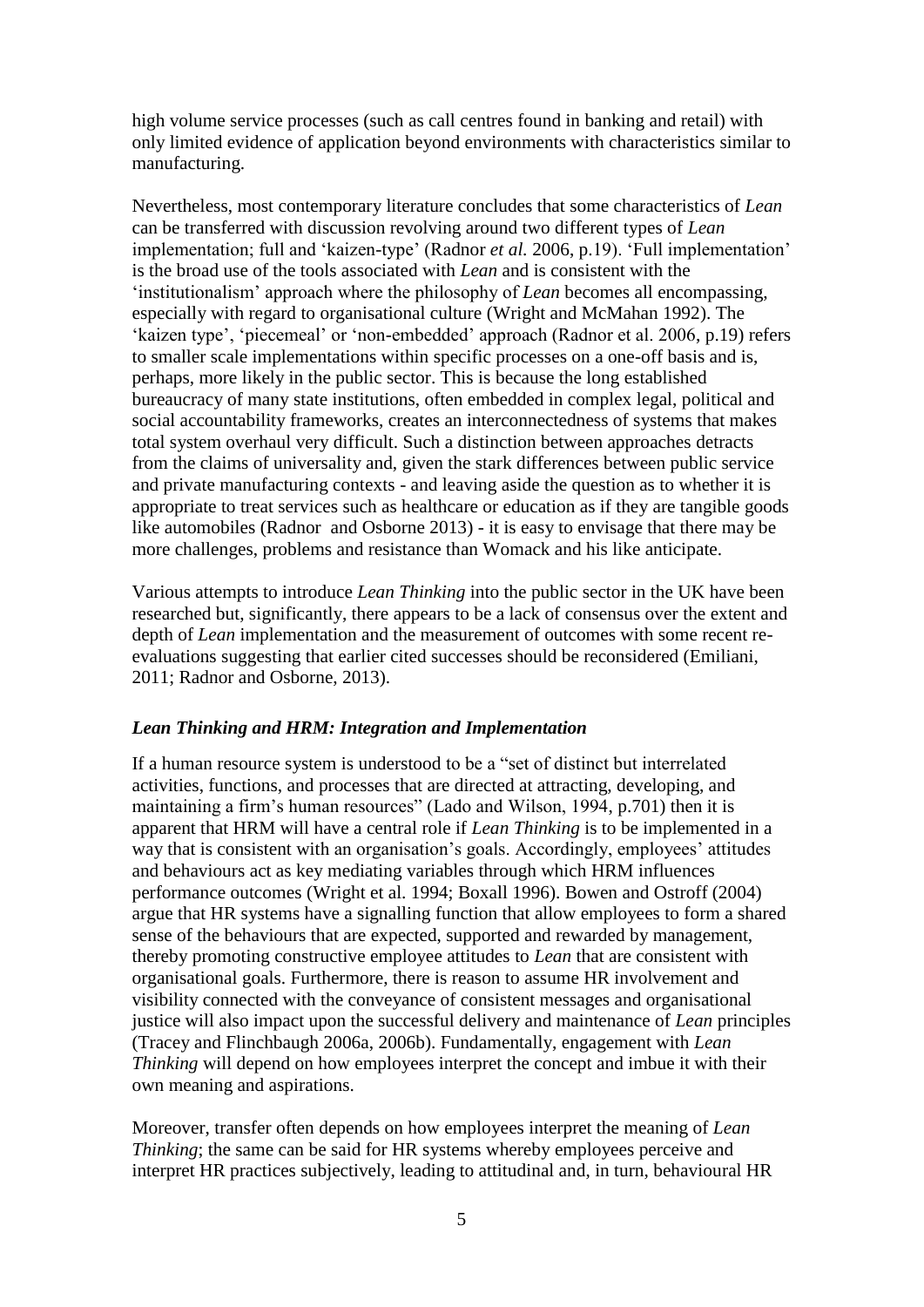outcomes that are eventually related to performance outcomes at the organisational level (Nishii et al. 2008). There appears to be a consensus that a people orientated (or soft) approach toward HR strategy at various levels is a requirement of successful *Lean* applications, however, there is a lack of research encompassing the issue. Studies exploring the experiences of employees undergoing *Lean Thinking* are few and far between and those that do exist draw only from a manufacturing context. It is worth noting that there are clear parallels between the distinction made in *Lean* analyses of 'operations management' and 'people management' and the popular distinction in HRM between 'hard' and 'soft' approaches (Guest, 1987; Storey, 1987, 1992) although, interestingly, the hard/soft distinction has largely been ignored in the USA (Truss et al., 2003) where *Lean* has been applied to a greater extent than in the UK.

Oliver and Wilkinson (1992) argue that, alongside the inevitable ‗hard' systems side that *Lean* incorporates, there needs to be a 'soft' human side focusing on culture change and personnel practices. They claim that the similarities in some aspects of *Lean Thinking* and HRM are quite striking, whilst noting that despite differences in philosophy and tradition they share an ethos in terms of placing high value on quality and being market driven and a focus on performance measurement. However, the ‗kaizen-type' approach to *Lean* implementation, mentioned previously as being more prevalent in the public sector, is less likely to focus on softer cultural aspects (Radnor and Osborne 2013) and therefore less likely to embed HR practices and systems in implementation. Empirical evidence from the service sector indicates that employee perceptions of HR systems are linked to workplace behaviours such as organisational citizenship (Nishii et al. 2008) and employee service performance (Boxall et al. 2011; Aryee et al. 2012). These behaviours signify what Oliver and Wilkinson (1992) consider to be favourable worker attitudes – the foundation of change programmes like *Lean*.

While many obstacles confront organisations when implementing *Lean Thinking* the most common themes do appear to be HR related challenges comprising cultural as well as operational people management issues. Such factors have been shown to include a lack of management commitment and support (Achanga et al., 2005; Comm et al*.,* 2008; Rahbeck et al., 2011), a lack of alignment between human resource strategy and the aims of *Lean* application (Tracey and Flinchbaugh 2006a), employee resistance (Carter et al., 2011; de Souza and Pidd, 2011), limited experience of leadership for change and indeed leadership more generally (Achanga et al. 2006), and inappropriate management behaviour (Ahrens 2006). Inadequate attention to HR issues is one facet but the quality of HR policy and practice, or lack thereof, can also cause problems in connection with change initiatives and training. HR shortcomings that can undermine the implementation of *Lean Thinking* include poor selection of change agents and improvement teams coupled with an insufficient appreciation of *Lean* principles (Ahrens 2006), a lack of engagement and 'buy-in' from teams and individuals towards improvement plans (Carter et al. 2011), 'silo thinking' (de Souza and Pidd 2011), failure to develop necessary skills and expertise (Achanga et al. 2005), poor communication and inadequate performance management systems that do not reward the adoption of *Lean Thinking* (Comm and Mathaisel 2008).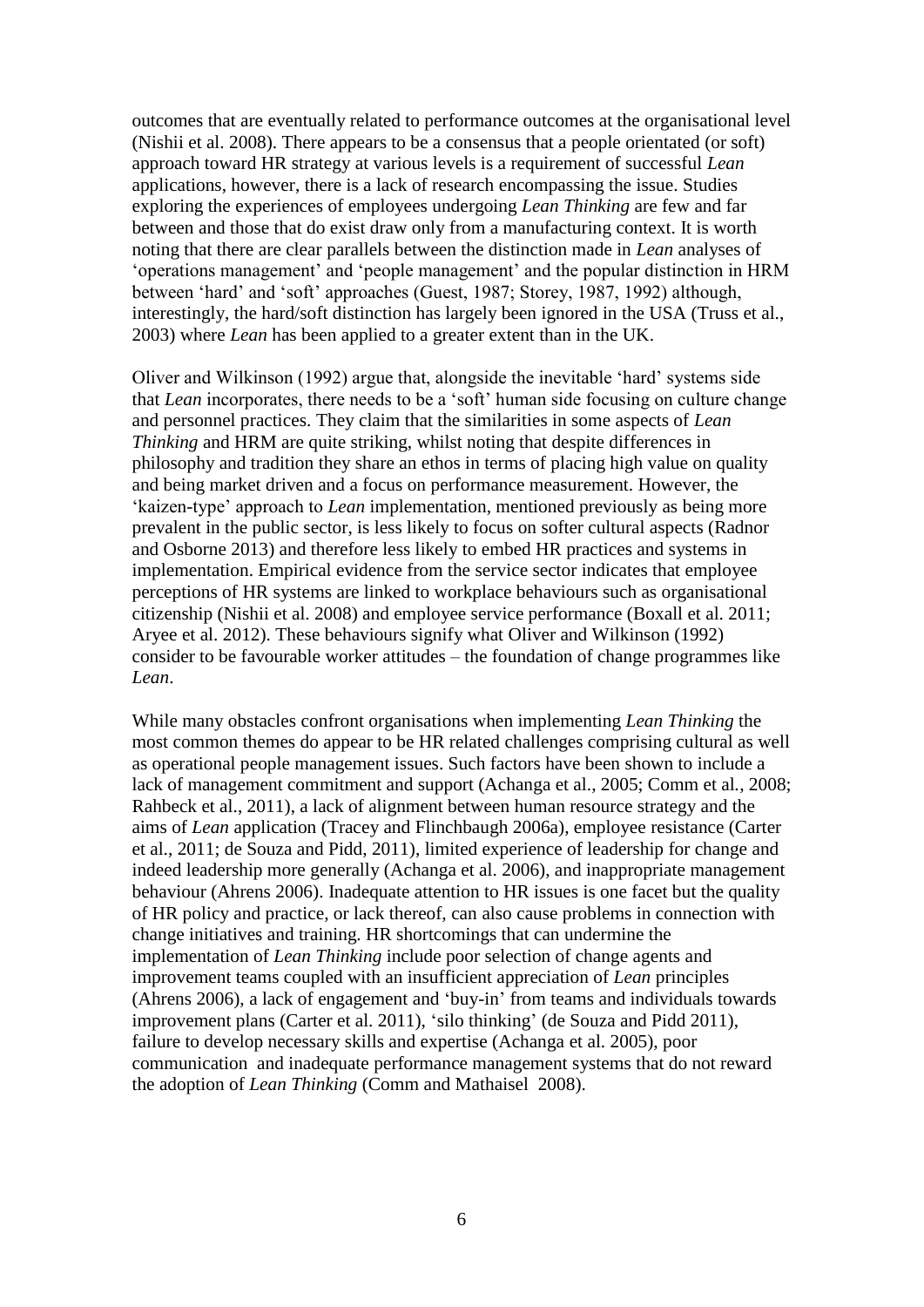#### *Lean and its application to higher education*

Evidence of the successful transfer of *Lean Thinking* to the public sphere is in relatively short supply and there are two possible reasons for this – although they are not mutually exclusive. The first is that *Lean* principles that may be effective in a private sector manufacturing context will not work for public sector service delivery. The second possible reason is that public organisations that are trying to implement *Lean Thinking*  are not engaging the authentic Womack et al. version but some sort of partial or ersatz variety. Radnor and Osborne (2013) argue that this is the reason why UK public sector application of *Lean* principles is failing to achieve the desired outcomes, rather than any fundamental flaw in the *Lean* philosophy or its transferability. In a similar vein, Emiliani (2011) asserts that in US public sector organisations the preference has been for ‗fake *Lean'*, which leads him to argue that ‗no *Lean'* is better than ‗fake *Lean'*.

The prognosis for the transferability of *Lean* to the UK higher education context does not appear good. For instance, one of the more extensive studies of the application of Lean in the UK public sector, at Her Majesty's Revenue and Customs (Carter et al. 2012, p.121), concludes that "the introduction of *Lean* into HMRC is a backward step" and that only a tiny fraction of those interviewed "wanted Lean to continue in its present form". The outcome from a human resource management perspective, it is claimed, was increasing absenteeism and stress and deterioration in the quality of working life.

Much of the very limited assessment of the application of *Lean Thinking* to higher education has been carried out in the US, principally through the works of Emiliani (2004; 2007), Comm and Mathaisel (2005a,b; 2008) and Balzer (2010). In contrast, the tone here is predominantly prescriptive but the enthusiasm for the transferability of *Lean* is marked with the consensus being that *Lean Thinking* provides high quality education, at reduced costs, with efficient processes that instil pride, maximize value, and respect the long-term interests of students and employees.

The work that has been conducted in the UK on *Lean* in higher education is probably best described as guardedly positive, although the evidence base is relatively small and there is a significant dose of scepticism. For instance, Hines and Lethbridge (2008) claim that *Lean Thinking* is transferable to higher education institutions but then inject some caution with the qualification that universities have difficulty in coming to terms with the *Lean* concept and difficulty in defining their 'customer'. Radnor and Bucci (2011) suggest there are signs of a culture change taking place in the five UK universities of their study for the Association of Business Schools and judged that *Lean*  was seen as successful in four of them - their assessment, however, is based on respondent perceptions of success alone rather than any measured outcomes. Nevertheless, they also temper their optimism when acknowledging that numerous challenges face *Lean* implementation in UK higher education including; lack of accountability, ownership of change, and commitment from staff; inadequate resources and training; as well as resistance from academic managers.

The issue of resistance may develop from the unique nature and social tradition of universities. According to Ferlie and Geraghty (2005) universities are different from commercial and even other public organisations because they "produce knowledge rather than goods or service" (p. 428) and Chandler et al (2002) claim that any innovations in the UK higher education sector is likely to "raise awkward questions"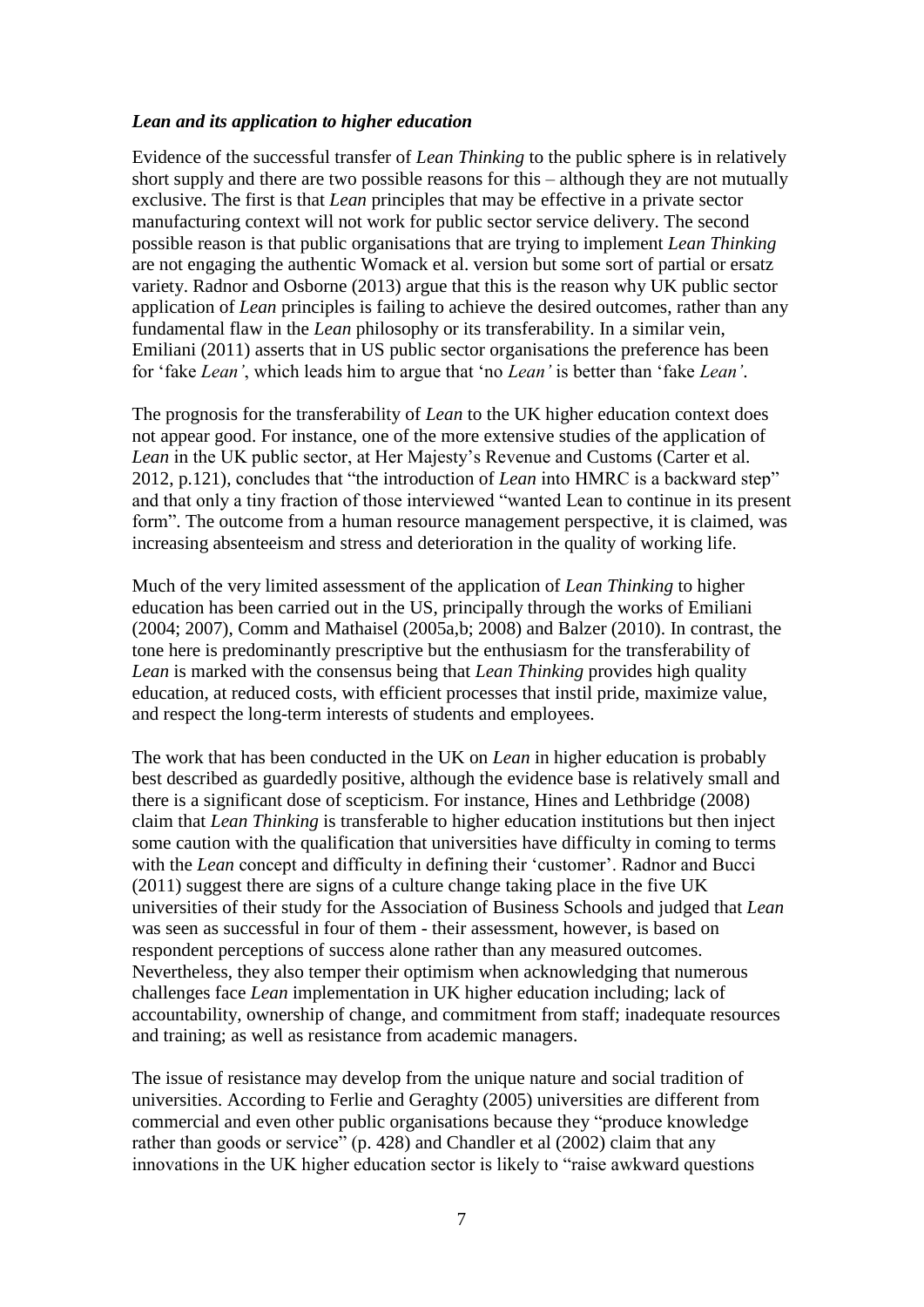about life in English universities today which many senior academics and administrators would likely find uncomfortable" (p. 1065). There is a feeling in the UK that academic freedom is in retreat and that marketization and managerialism is creating a form of institution that suffers from a sense of organisational schizophrenia that has the potential to result in division and tensions between academic and non-academic or support staff. Indeed, Radnor and Bucci (2011) identified this issue, saying that academics need to learn to become customers of *Lean* processes.

Martin and Arokiam (2007), writing from an engineering management perspective, conclude that there is currently a "gap in knowledge that exists in order to deliver *Lean* in a holistic way and sustain it" in UK universities. They claim that, in respect to the diverse cultures apparent within such institutions, the development of a holistic model of *Lean* best practice that would apply across the whole higher education sector is 'impossible' to develop.

## **Method**

## *Research Design and data collection*

Evidence for the purpose of this research is drawn from two case study higher education institutions in the UK. The first is a long established 'traditional' university that we have given the pseudonym '*Old University*' and the second is a 'modern' post 1992 university that we refer to as *'New University'*. The challenge was to identify higher education institutions with on-going *Lean* programmes and so although the two institutions emerge from different historical contexts, which may influence the approach each adopts, this is not intended as a comparative study. Both institutions had been engaged with *Lean Thinking* and practice for similar lengths of time (between three and five years) and both claimed to adopt a 'soft approach' to implementation in the first instance at least. A summary of the principal contextual issues for each case study institution is provided in table 1.

[insert table 1 near here]

To begin with a review and analysis of documentary evidence from both institutions (including such items as internal reports, minutes from meetings and training materials and feedback) was undertaken in order to provide context and, alongside the literature base, to enable the development of an interview schedule. Nevertheless, the schedule included open-ended questions to facilitate the collection of rich data and to allow any unanticipated issues to surface and be explored with respondents. The fieldwork for the study was undertaken May and December 2010. The data gathered was analysed using a thematic approach, initially via a manual reading and later facilitated by the use of QSR Nvivo9.

## *Sampling*

The approach to sampling was entirely purposive in that respondents were identified and approached by an intermediary in each institution in accordance with their involvement with, and exposure to, *Lean* activities in their various roles. This in large part dictated the number of individuals accessed in each institution and the type of roles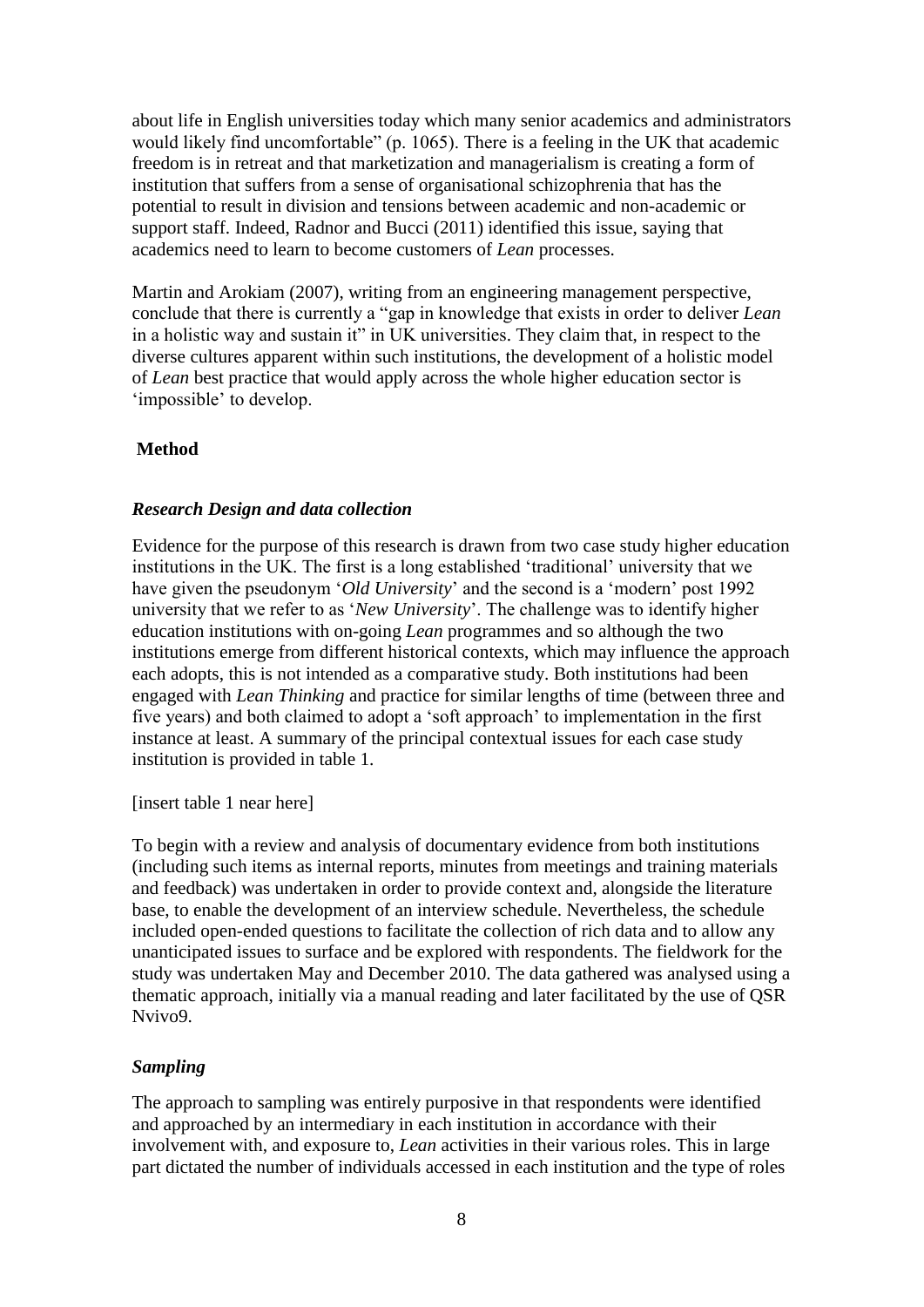undertaken. For instance, the roll out of *Lean* at *Old University* encompassed a relatively large constituency but was restricted to administrative and support services. This was a consequence of the belief that *Lean* could not be applied or 'sold' to academic departments. By contrast in *New University* the coverage of *Lean* was broader, but in fact, impacted upon a smaller number employees. Thus, twenty two individuals in predominantly non-academic roles were interviewed from *Old University* and twelve interviews with individuals in predominantly academic roles were conducted at *New University*. In both organisations we spoke with senior managers, *Lean* facilitators, line managers and other employees experiencing the consequences of *Lean Thinking*.

#### **Findings**

In the first instance it must be acknowledged that the two case study universities adopted different approaches to both managing their resources and implementing *Lean Thinking*. This is especially true with regard to the training and skills development techniques employed. For instance, *Old University* required participants who were involved in the 'radical redesign' of processes touched by *Lean* to attend a 5-day 'blitz' by applying the Plan Do Check Act method (also known as the Deming Cycle) to all practices, thus drawing from the tradition of Total Quality Management. For each *Lean*  Training Event, conducted by in-house *Lean* facilitators, a project team was identified and isolated from their normal work environment for the duration. That approach contrasts with *New University* where training in *Lean* techniques was optional for affected staff. The training that did take place generally involved away days to an automotive manufacturing plant where participants took part in building a car. The consequence of a voluntary approach was that *Lean Thinking* was being introduced into divisions being led by senior staff that had not necessarily been trained in *Lean*  techniques. Nevertheless, despite the different approaches to implementation, the outcomes of the initiatives in the two universities were quite similar. Likewise, the ramifications for HRM and *Lean* implementation in the two institutions were also similar.

The data gathered for the present study covered a wide range of issues connected with the implementation of *Lean Thinking* in UK higher education institutions and so for the purposes of this paper an inductive approach was adopted for analysing the evidence and establishing the overarching themes for discussion. The eventual themes are prefigured in our assessment above of the theoretical background to the research, but also they arose from the issues prioritised by the respondents. The themes also reflect a number of important factors associated with various conceptualisations of HRM including: soft (cultural) versus hard (process) philosophies of HR; the rhetoric used in the selling and delivery of HR/*Lean* (Legge 1995); the strategic role for HR professionals (Storey 1992); and the application of 'one approach fits all' principles to a diverse workforce. Specifically the findings that follow cover: the manner in which *Lean Thinking* was communicated to employees and how they interpreted the concept; the theory and practice of human resource management and *Lean* implementation; and the limits of *Lean Thinking* in the higher education context.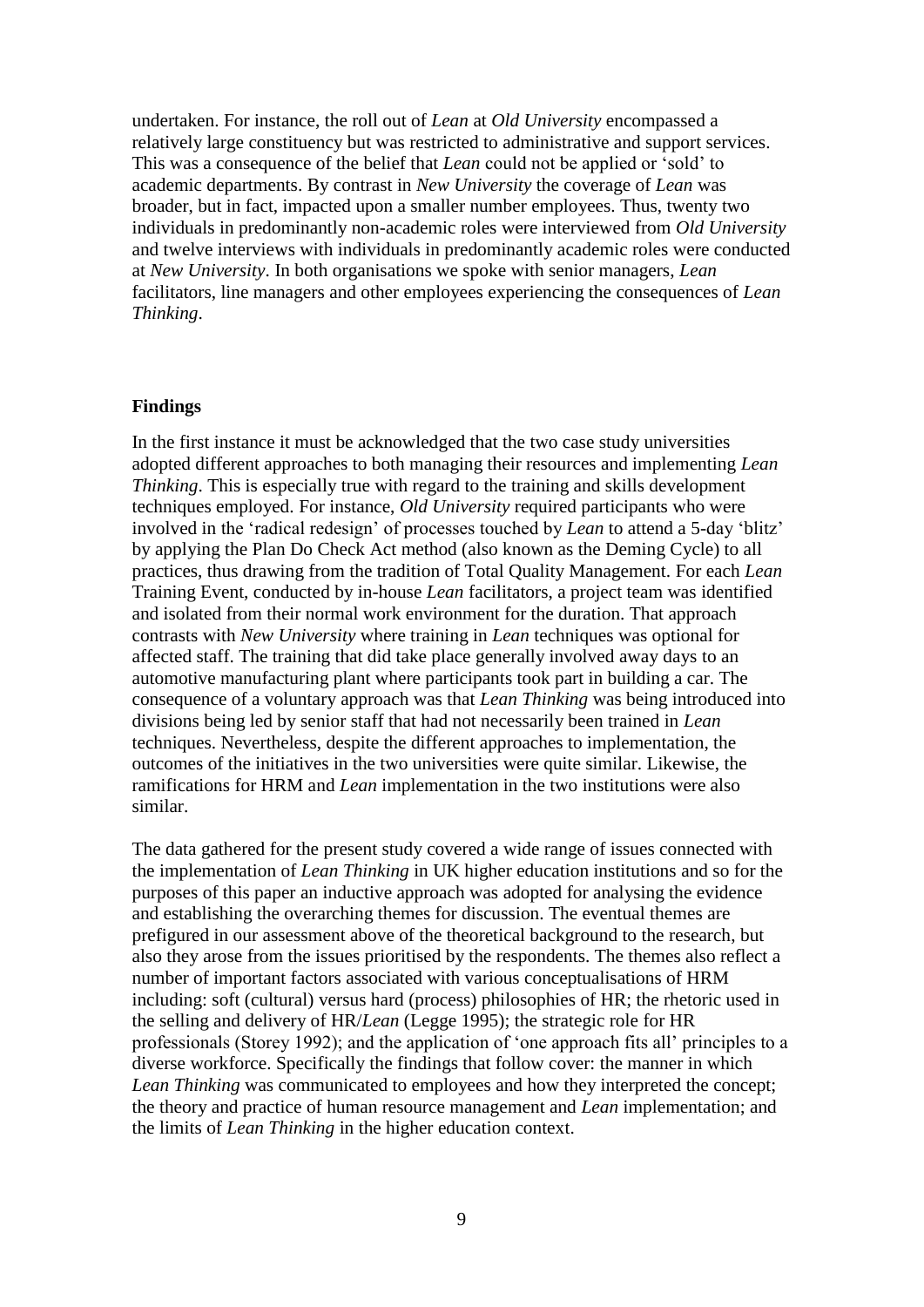## *Communicating and understanding Lean Thinking*

Evidence gathered from documentation and senior managers in the case study universities indicates that the desire in both was to introduce *Lean Thinking* as a means of establishing not only systems changes but also ‗culture change'. Managers, in keeping with the notion of 'thinking', viewed the intention to move from inefficient bureaucracy to efficient administration as involving a shift in individual attitudes and behaviours as well as adapting policies and procedures. Culture change and so-called soft elements of *Lean*, often closely associated with the management of people, were advocated. A facilitator at *Old University* emphasized that *Lean* is about "a focus on customer service, quality and efficiency… We also want to embed *Lean* as how we do things around here; make it everyone's job to improve everything and for staff to take responsibility. A senior manager at *New University* gave expression to this in the following terms: "You need to create a [*Lean*] framework and you need to create the leadership that goes with it. You need to train the people; you need to operate it for people to get used to it and to see the benefits".

On the other hand, the employees that were the recipients of *Lean* implementation, whilst acknowledging that *Lean* raised issues such as personal respect and empowerment, tended to overlook the broader people perspective and view it as primarily being concerned with processes, tools and techniques (including visual management and metrics), waste reduction (including time) and general efficiency savings. An administrative manager at *Old University* saw *Lean* as "process reengineering, or mapping, using a set of tools to reduce so-called waste" whereas an academic at *New University* understood *Lean* to be about "measuring everything in order to improve processes." Thus, there was often a gap between what senior management understood *Lean* to be and what other employees understood.

Significantly, individuals in academic roles were able generally to provide definitions of *Lean* that aligned quite closely with Womack's original conceptualisation, perhaps because they had experience of *Lean* utilisation in the private sector or, in some instances, having taught on the subject, but could not (or would not) understand how it applied to their present occupation claiming that it was inappropriate for higher education and that it encroached on their autonomy and creativity. One academic suggested "Lean is a typical example of large organisations, as in HE, not trusting the Departments". Ironically, although maybe not surprisingly, non-academic staff often struggled to define *Lean* but possessed a much clearer understanding of the part it could play in their roles.

In part the multifarious interpretations of *Lean Thinking* in this higher education context arose from problematic communication. By all accounts the delivery of the *Lean*  ‗message' in both universities lacked consistency. This arose since delivery was generally left to institutional leaders and managers and so the clarity and quality of the message became a function of individual traits where, unsurprisingly, as a facilitator at *Old University* put it – "some are better than others". The content of the message varied because, as already discussed, there was uncertainty about what *Lean Thinking* actually constitutes (intra-variation) and differences between managers in their interpretation (inter-variation). The style by which the *Lean* message was delivered was also variable. The most obvious distinction was whether managers and leaders chose to 'tell' or 'sell' the *Lean* philosophy. Academics especially recognised the importance of 'selling' the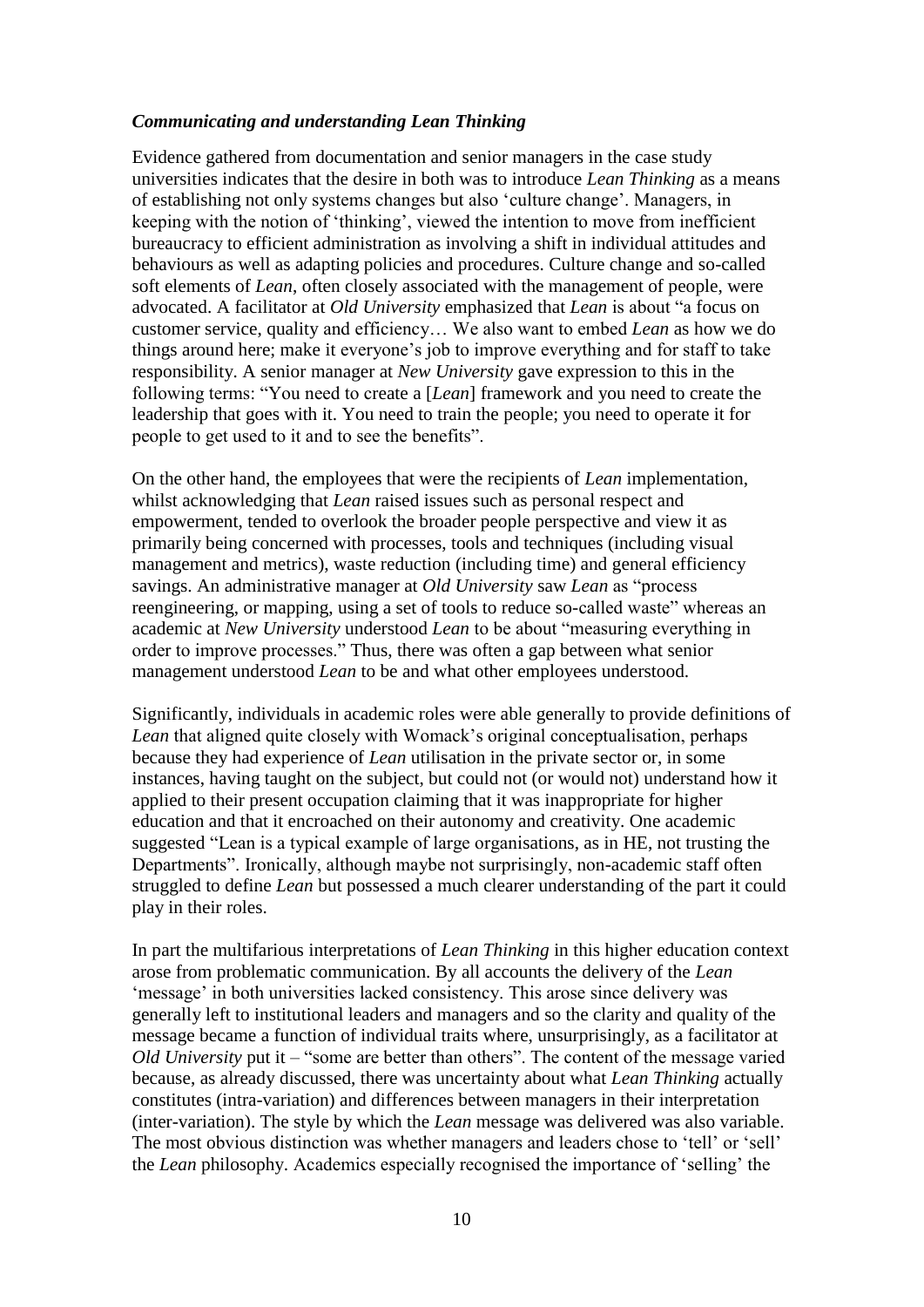philosophy to their colleagues in order to gain their support with a head of department at *New University* suggesting that "you have got to sell the idea to get people on board". ‗Selling', however, may demand a level of knowledge and conviction regarding *Lean Thinking* that many did not appear to possess with academics admitting to either not applying *Lean* rigorously within their area (diluting implementation of *Lean* tools and techniques) or altering it according to what they saw as the real needs of their team. Ultimately this may well have a direct effect on what subordinates understand *Lean* to be.

Those in charge of facilitating *Lean* at both universities highlighted the importance of semantics in both communication and getting people to 'buy in' to the initiatives. It was also claimed that resistance could develop if the terminology was not adapted to take account of the ideals of higher education. Furthermore, and somewhat paradoxically, even academics that appeared comfortable with commercialism in universities objected to *Lean*. The same head of department at *New University* said, "I know that my group will be a little bit cynical about what *Lean* means, but if I don't use the word '*Lean*' and use other [business] terms then they will be quite happy with it". Indeed, other respondents tended to view support from colleagues for *Lean* initiatives as being stronger where communication did not involve directly the use of the term '*Lean*' because they seemed to believe that *Lean* was only appropriate in the environment in which it was conceived. Evidently *Lean Thinking* has an image problem in our case study universities as it does in much of the public sector.

## *The human resource function and Lean implementation*

In both universities there were signs that *Lean* initiatives were changing (sometimes significantly) the ways in which employees carried out their work and so it was surprising to many respondents that the HR function was not involved in the implementation of any aspects of the introduction of *Lean* in either institution. Where roles had been altered as a consequence of *Lean* the incumbents expressed the view that there was certainly a need for their HR department to be participating in the events taking place because at *Old University*, for example, there was disagreement regarding interpretations of how *Lean Thinking* fitted with an existing public sector framework agreement. The experience of a *Lean* facilitator helps to illustrate the issue: "When approaching academics it was very much all about the public sector framework agreement. [The academic said] ‗*In my role it does not say that I must apply continuous improvement to my post. So, I'm not prepared to go with this any further*'". The response was always to retreat to relatively fixed positions whereas the optimal position would be to have HR specialists resolve any inconsistencies in advance.

However, despite their surprise and acknowledgement of the potential importance of HR issues, the evidence from respondents at both universities indicates that there were two related reasons for the absence of their respective HR functions in the implementation of *Lean Thinking*. First, many HR policies and practices, such as training and development (independent of *Lean* events), performance management and job evaluation, were viewed by facilitators as barriers or, at least, hindrances to *Lean*  implementation. Ironically, there were widely held views that those very same systems were themselves in need of streamlining but the preferred option appeared to be to bypass rather than confront HR process limitations. An academic at *New University* suggested the rewards system (among others) does need changing to facilitate *Lean* but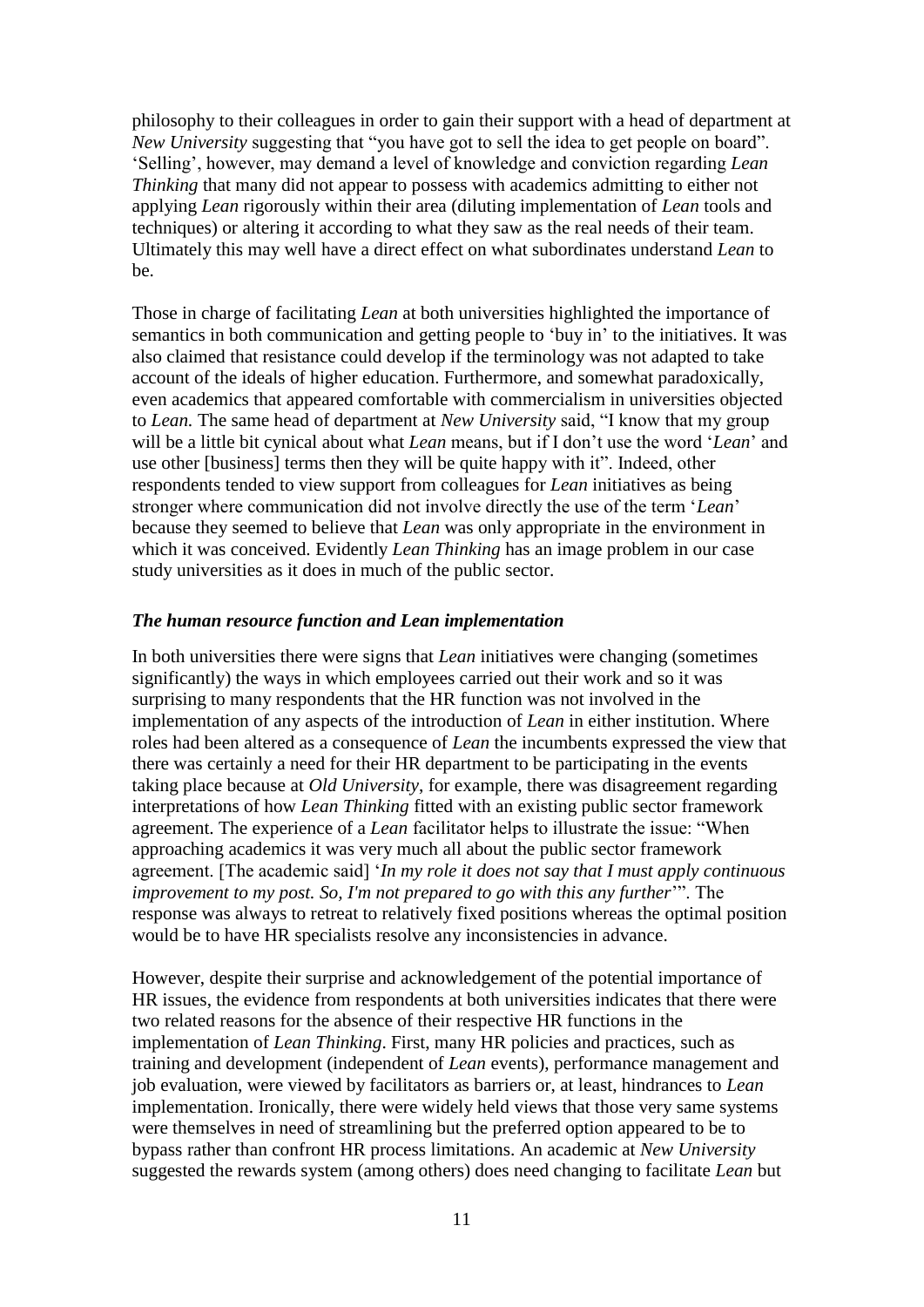―a lot of the [HR] elements related to *Lean* are stifled by University processes so, for example, in the case of rewards there is a Performance Review Process where the reward is for enacting the process rather than delivering performance…I think that goes against the fact that the University [as a whole] hasn't bought into *Lean*. It is still the Business School and to a certain extent Social Sciences." This was supported by a senior manager at *New University* who suggested the rewards system (among others) does need changing to facilitate *Lean* but "we operate in a HR system within the University [as a whole] with some conducive HR processes and some which are not so it is important for us to engage with the rest of the University to move us all forward in the same direction." The decisions to avoid HR systems may stem from the second reason for the absence HR function participation – the perceived lack of ability among each university's HR professionals a senior manager at *Old University* claiming "HR are incapable of implementing *Lean*". In both cases senior and other managers intimated that their HR department colleagues failed to adopt strategic roles, were unable to accommodate new ways of thinking and were ‗incapable' of applying *Lean Thinking*.

The perception of the HR function in both universities was somewhat negative in relation to *Lean* implementation at least. Nevertheless, there is some indication that responsibility for the absence of HR considerations from the implementation of *Lean*  may not lay entirely at the door of the HR departments. For instance, one manager at *Old University* justified distrust by saying' "HR is probably the department that needs *Lean Thinking* the most" – which is to miss the point rather. Here is evidence of the ‗kaizen-type' implementation of *Lean* that Radnor and Osborne (2013) identified as being one off measures that are not embedded in the fabric of the organisation and the complete reliance of *Old University* on *Lean* training events to try to establish pervasive *Lean Thinking* reinforces that evidence.

At *Old University* there also appeared to be a quasi-political dimension to the exclusion of the HR function, linked to our earlier discussion of communicating *Lean*, with a senior academic there saying, "If HR is the driver it is easy for staff to see the agenda as being about staffing. If something called 'Business Improvements' is the driver then it's easier for staff to see what this is about - improving the business". Some academic staff at *New University* echoed this type of assessment; the implication being that if the HR function is involved then *Lean*, rightly or wrongly, will be associated instantly with staffing upheaval and reductions. The rhetoric of 'business improvement' over concern for changes to work design and employment conditions (real or imagined) is a central issue here.

Regardless of the rhetoric *Lean Thinking* and HRM appear to be tied like a Gordian Knot and the inextricability of their relationship may be more pronounced in the public sector where there are layers of accountability that are rarely found in the private sector. An academic from *New University*, whose role oversaw commercial activities, remarked that: "The problem with an academic institution is that you have an awful lot of bureaucracy, you have an awful lot of quality assurance and you have got it all wrapped up in this HR blanket that sometime protects employees and stops us being able to do what we need to do". Although we found no direct evidence to support the notion that HR ‗bureaucracy' was responsible for hampering the introduction of *Lean* it was a view that was shared elsewhere, as the following statement from a head of school at *Old University* demonstrates. "In the private sector I can really see [the HR department being strategic] and working well. You have the ability to fire people and it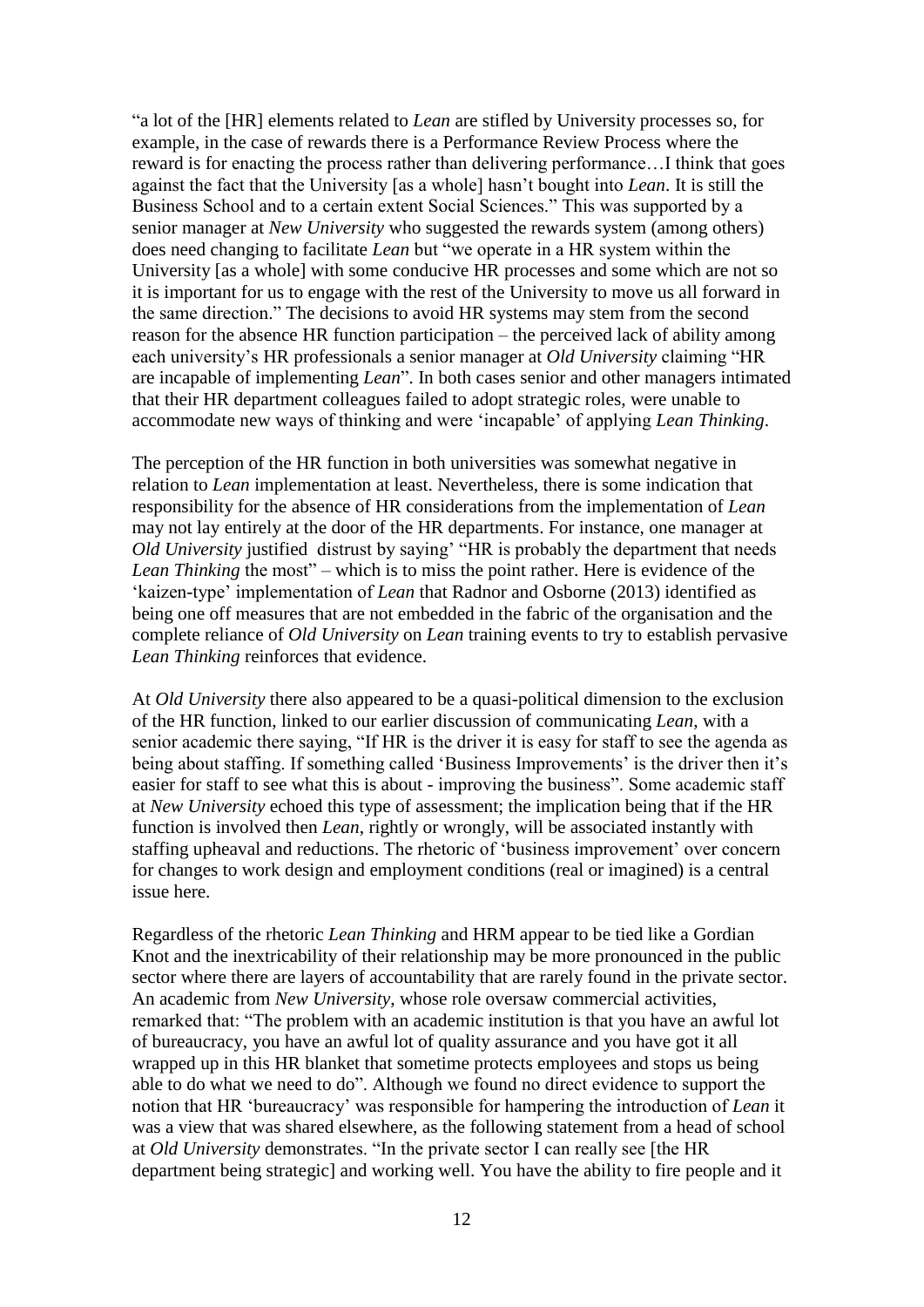is baffling that the public sector does not have that ability. The issue with it is - if I went to *Lean* our office and discover that I have two too many staff - could I make them redundant? I could, maybe! But it would be a seriously hard process".

Such a view is in danger of perpetuating the widely held (but in theory mistaken) belief that *Lean* initiatives inevitably result in downsizing although, for the record, neither university had made redundancies as part of their application of *Lean*, or otherwise, at the time of data collection. Of course, correlating the application of *Lean Thinking* with job losses is extremely tenuous under any circumstances. *Lean* facilitates change but it always comes about as a consequence of change so demonstrating cause and effect is impossible in practice

The pressing problem at each university appeared to be an inability to redesign work characteristics, and to move people about between jobs as a consequence of the perceived restrictions of HR policy and practice. A senior manager in an academic department at *New University* acknowledged the need to challenge this issue: "How do we change our HR practices? That's a longer term thing for us because we have started it in this case from a school in a university; we operate in a HR system within the university [as a whole]. Some of them are conducive, some of them are not and in that process it is important for us to engage with the rest of the University to move us all forward in the same direction".

Ultimately, the evidence indicates that, in common with *Lean* itself, the HR function has an image problem. Senior managers in both institutions acknowledged that human resource policies, practices and professionals are essential aspects of their vision to establish ‗culture change' through the application of *Lean Thinking* and they expressed ambitions to involve their HR departments in future. They were aware that *Lean* should not be viewed solely from a simple ‗process reduction' point of view, but should be seen as a holistic and integrated approach. However, there was scepticism across the board regarding the capability of HR professionals to carry *Lean* through and some respondents went as far as to say they would consider it detrimental if the HR function was to become involved. Interestingly, and perhaps worryingly from an HRM perspective, respondents presented no *prima facie* evidence to support their impression, rather it was based on a pervasive sense that HR employees are simply not up to the job. This reflects a widely held view of the profession across sectors that has persisted for some years (Storey 2007).

## *Limits to Lean in a higher education context*

In both case study universities *Lean* had limited breadth of application, in terms of coverage across functions and activities, and limited depth of application, in terms of demonstrating change to working practices and measurable outcomes.

## *Breadth of application*

With regard to breadth of application, we noted earlier that *Old University* confined its implementation of *Lean Thinking* to non-academic departments and even its coverage of those was partial – the most notable omission being the HR function. The cited reason for excluding academic departments was that lecturing and research staff would not tolerate the introduction of *Lean*, and the circumstances surrounding the HR department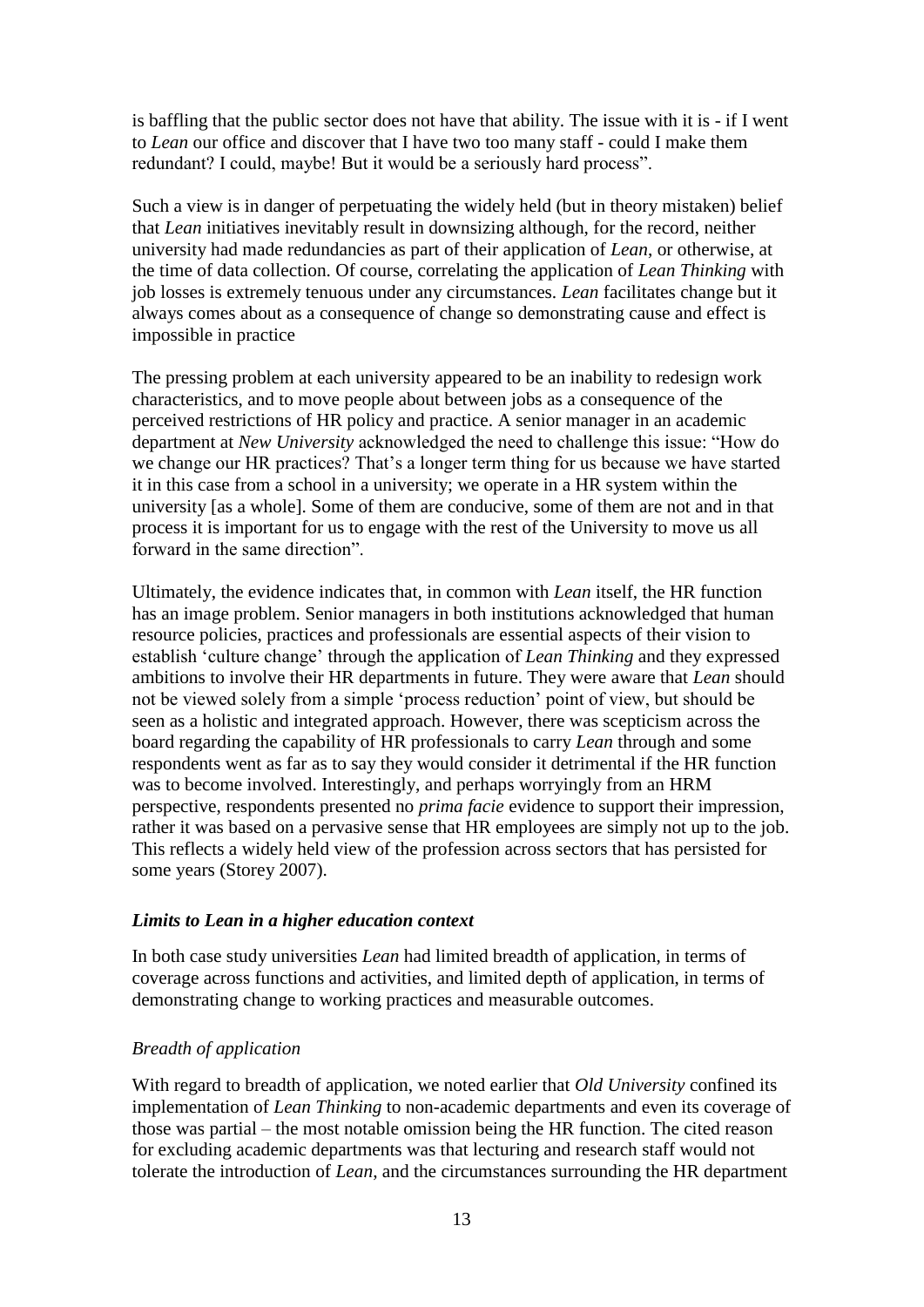have already been discussed. The obvious question that this raises, but for which no convincing justification is forthcoming, is – how is it defensible to introduce *Lean Thinking* into an organisation where the core 'business', and the people management systems that surround it, is left untouched?

At *New University* academic departments were, in theory, included in their *Lean*  initiatives but, in practice, and despite the claim of Emiliani (2004) that *Lean* can affect frontline education via improved lectures, assignment content, management of student time, and overall student satisfaction, it was exclusively administrative processes that fell within its scope. The reasons for this reflect the evaluations of the researchers discussed in our coverage of the empirical background to *Lean* in higher education with our respondents citing a number of predictable explanations for the omission of academic delivery. The general view was that the intangible nature of delivering a ‗knowledge service', the absence of educational outputs that are legitimately under the control of academics, and the personality characteristics of a 'typical' academic, all militate against the application of *Lean Thinking* in the teaching realm. In addition, one academic from *New University* pointed out that faults or issues in the frontline delivery of education may not become apparent for some considerable time and only become manifest in say, student failure rates, by which time it is too late and the root problem may no longer be relevant. Another academic from *New University* objected to predetermined models of working saying that academics are "people who are attracted to the notion of being autonomous teachers and researchers and bring with them several models of working".

Unsurprisingly then, the main resistance to *Lean Thinking* came from academics. This fact was singled out by many, including the academics, as the most significant barrier to Lean implementation. They appeared to understand the rationale behind the introduction of *Lean Thinking* to their institutions but their reluctance to change their working practices was indicative of their ambivalence. An academic at *New University* suggested the reason why academics are more critical of *Lean* is "because they are academics and that is what they are paid to do and also because it is a very emotive thing, teaching, it is about showing your personality and getting ideas across and you engaging with people so the idea of '*Leaning*' that process is alien to a lot of the academics."

Another academic suggested they did not tolerate *Lean* due to its over emphasis on what they believed to be measurements "I've no problem with *Lean* but what I do have a problem with the fact that not everything is measurable and *Lean* is just obsessed with having a task measurement so some of the measurements that are sitting there are completely made up, which is counterproductive." At *New University* there is evidence that the approach to *Lean* training, which we can recall centred on a visit to an automotive plant, was alienating staff. The head of an academic division said; "I don't think [academics] particularly liked the [training] regime - academics felt that academia doesn't work like that. So if you were trying to sell *Lean* then maybe we should have adapted the training to how it would work in an academic institution, because we are not in a car plant and it is very different to how we work". This obvious disjuncture between the content of *Lean* training and the context of its application is difficult to comprehend, and we can only speculate as to whether the absence of input from the HR function contributed to the situation.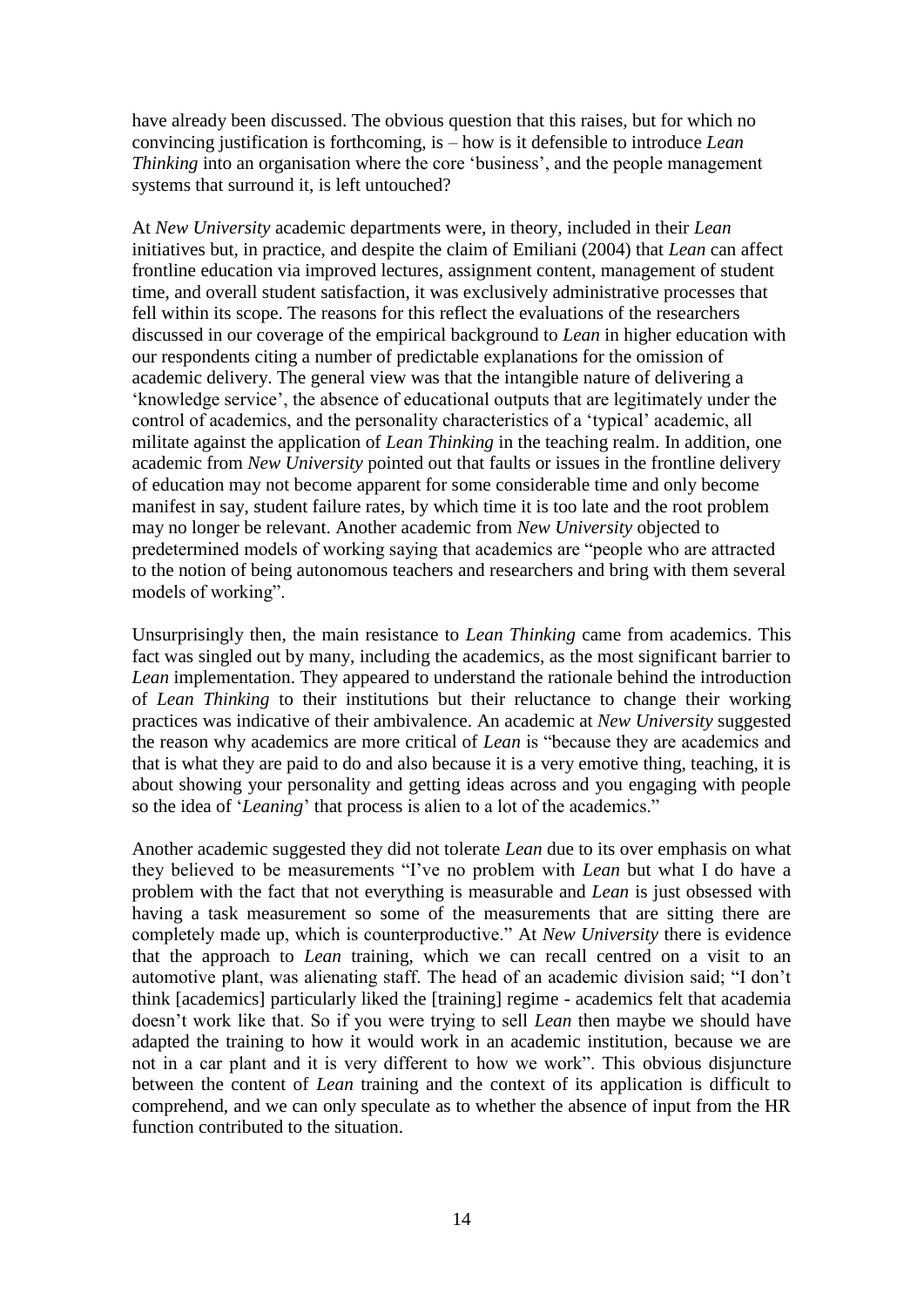Resistance also became manifest in more passive forms. For instance, there was evidence across the board that told of individuals informing their senior managers that they were using *Lean* principles (as they understood them) when, in practice, they knew they were not (most likely resorting to previous tried and tested methods). The same head of division at *New University*, cited earlier, was candid in admitting, "I will say to [the senior management sponsor] that I am doing *Lean* and implementing it in my division. Am I really doing that? No! Not at all! But I am seen to be implementing it and that's the main thing".

Beyond issues of resistance there were also problems of coherence and coordination in both case study institutions. Many elements of what a university delivers draw on participation from a variety of functions across the institution and, on occasions, *Lean Thinking* was viewed as counterproductive when administrative staff found that they were struggling to adopt *Lean* principles and practice in their own work environment and then have to abandon them when operating outside of it. A member of the administrative staff at *New University* suggested "the difficulty in the university structure is that the administrators may know about [*Lean*] but they are managed by the university, they are managed by college management teams so it is not the same. None of the administrative teams really own any of the *Lean* projects but they may be part of a team...and while the university is very positive about it and supportive about it and is keen to integrate it into various parts of their work, but at the same time there is inertia in the systems and not everybody knows how to deal with some of the process changes that are required." The most apparent examples of this were referred to earlier – where HR systems impinge upon the application of *Lean*.

## *Depth of application*

Difficulties and inconsistencies in applying process changes led many interviewees to claim that change was superficial and limited, whereby implementation was believed to have had little effect on working practices, individual roles or organisational efficiency. In common with other studies cited earlier we cannot point to measured consequences to substantiate this view and likewise have to rely on the perceptions of those affected by *Lean*. Nevertheless, given that some outcomes, such as culture change, are very difficult if not impossible to quantify and others, such as process redesign, are experienced directly by respondents their opinions are important and will inform their future engagement with *Lean* initiatives. Many argued that what they saw as inherent public sector characteristics, such as hierarchy, bureaucracy and a silo mentality, made it difficult, if not impossible, to embed *Lean* in their institutions. An academic highlighted the problems with silo mentality within *New University* "while there are people working in a marketing division and others working in a finance division you never speak to other lecturers, you know, and there is a real cultural divide between the support staff and the lecturers. Lecturers don't communicate across divisions and lecturers don't communicate to support staff and vice versa; it's all very isolated and it doesn't feel like we are all working together." The existence of a blame culture was mentioned as an impediment to change at both case universities with the implication that when colleagues were approached about applying *Lean Thinking* to their role they took it as personal criticism and put up their defences.

Importantly, and an issue presumably unique to universities, 'academic freedom' was regarded as *the* most significant barrier to *Lean* implementation. Academics viewed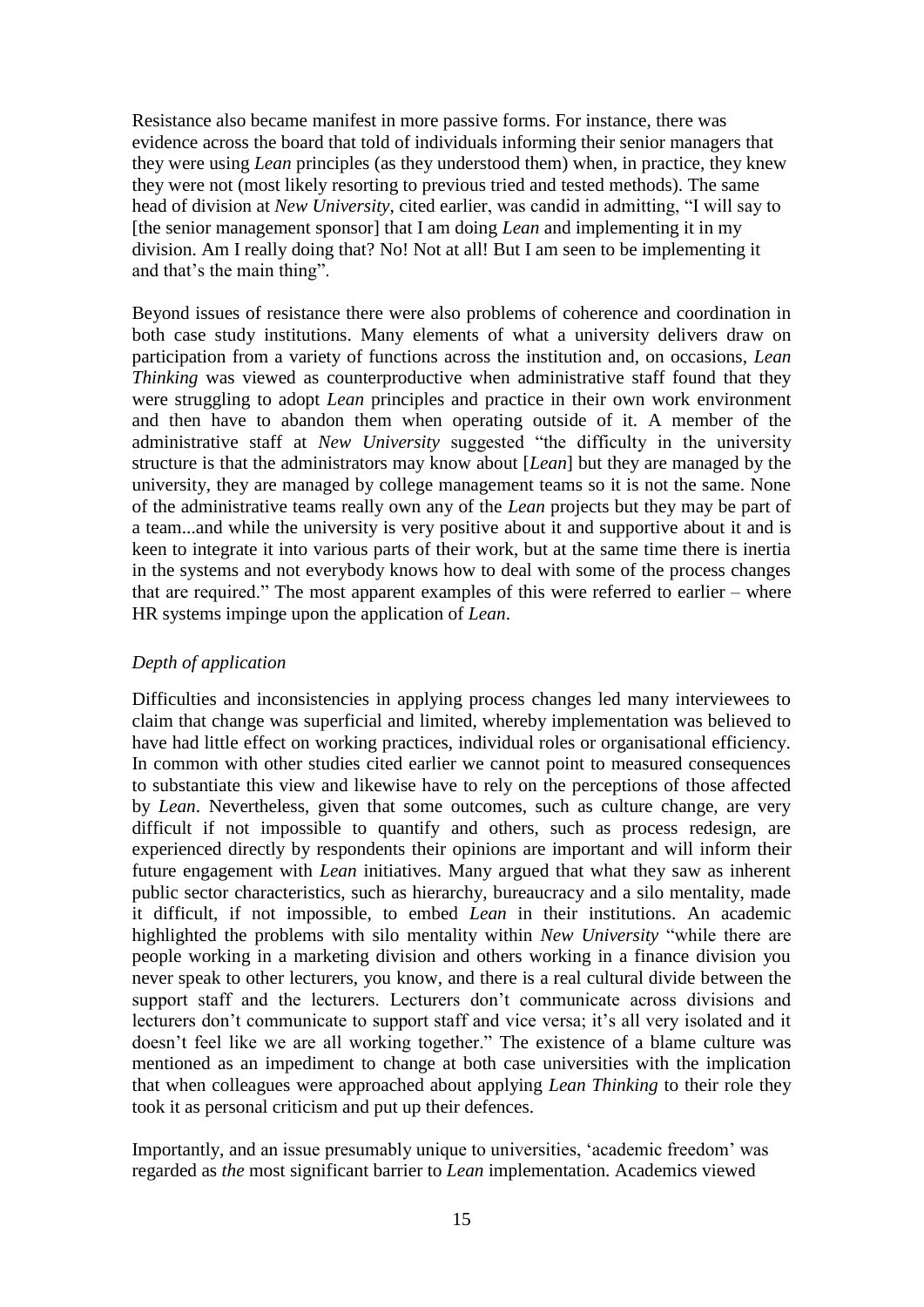their professional autonomy as the *sine qua non* of their occupation – the principle reason why they became lecturers and researchers. Any perceived attack on that freedom went to the heart of their *raison d'etre*. This fundamental objection to *Lean*  was accompanied by a more prosaic concern regarding the likelihood of work intensification, although there was no apparent evidence that frontline education roles had been intensified.

Despite the general cynicism regarding the effectiveness of *Lean Thinking* and its application there was acknowledgement that some operational changes had occurred although questions remained over whether they represented genuine improvements and whether they were sustainable. With regard to the stated aspiration of achieving culture change the equivocation of a senior manager at *New University* is, perhaps, most prescient: "Operationally there will be changes, and changes have already occurred these are slower, transitional changes. In terms of the culture, I don't think that will ever change. You have got too many people who have been here for a very long time; they are academics! The number embracing it will gain momentum and maybe you will get cultural change, but culture doesn't shift overnight. You are talking 5 to 10 years before you see any real effects."

## **Discussion and Conclusions**

This article argues, given the evidence from two case studies, that within the higher education context *Lean thinking* can suffer from the absence of clarity and engagement in relation to academics. Also, at least in part as a consequence of the exclusion of HR professionals from the implementation stage, the selection and application of *Lean* tools and techniques is managed poorly. As a result of our evaluation we put forward a number of propositions for further consideration and indicate how future exploration may enhance our understanding of the relationship between *Lean thinking* and HRM.

The findings from our study have a good deal in common with those of Hines and Lethbridge (2008) and Radnor and Bucci (2011) although, arguably, they paint a less optimistic picture for the application of *Lean Thinking* in the UK higher education sector. The prognosis for the role of HR professionals in the delivery of *Lean* is also somewhat negative. Nevertheless, in contrast with some researchers, such as Carter and his colleagues (Carter et al 2012), we think it is still too early to judge with any conviction the efficacy of *Lean Thinking* in higher education or similar areas of public service. In the first instance, it is evident that in the case studies we present there is an absence of clarity when it comes to a shared understanding of what *Lean Thinking* is, understanding what parts of the organisation it is appropriate to apply it to, and establishing the most effective mechanisms through which to embed it. The heterogeneity of UK universities means that it is unlikely that a definitive notion of *Lean* will apply across the board – Womack's (1990) claims of universality are idealistic – and adaptations to models will have to be made given different inputs, outputs and environments. Consequently, our first proposition infers a need for research and theory building to consider how the philosophy of *Lean thinking* can be maintained whilst practice is adapted to specific contextual conditions.

Proposition 1: The adoption and implementation of *Lean Thinking* across the UK higher education sector is unlikely to succeed until greater conceptual clarity is attained and more account taken of particular situation/context.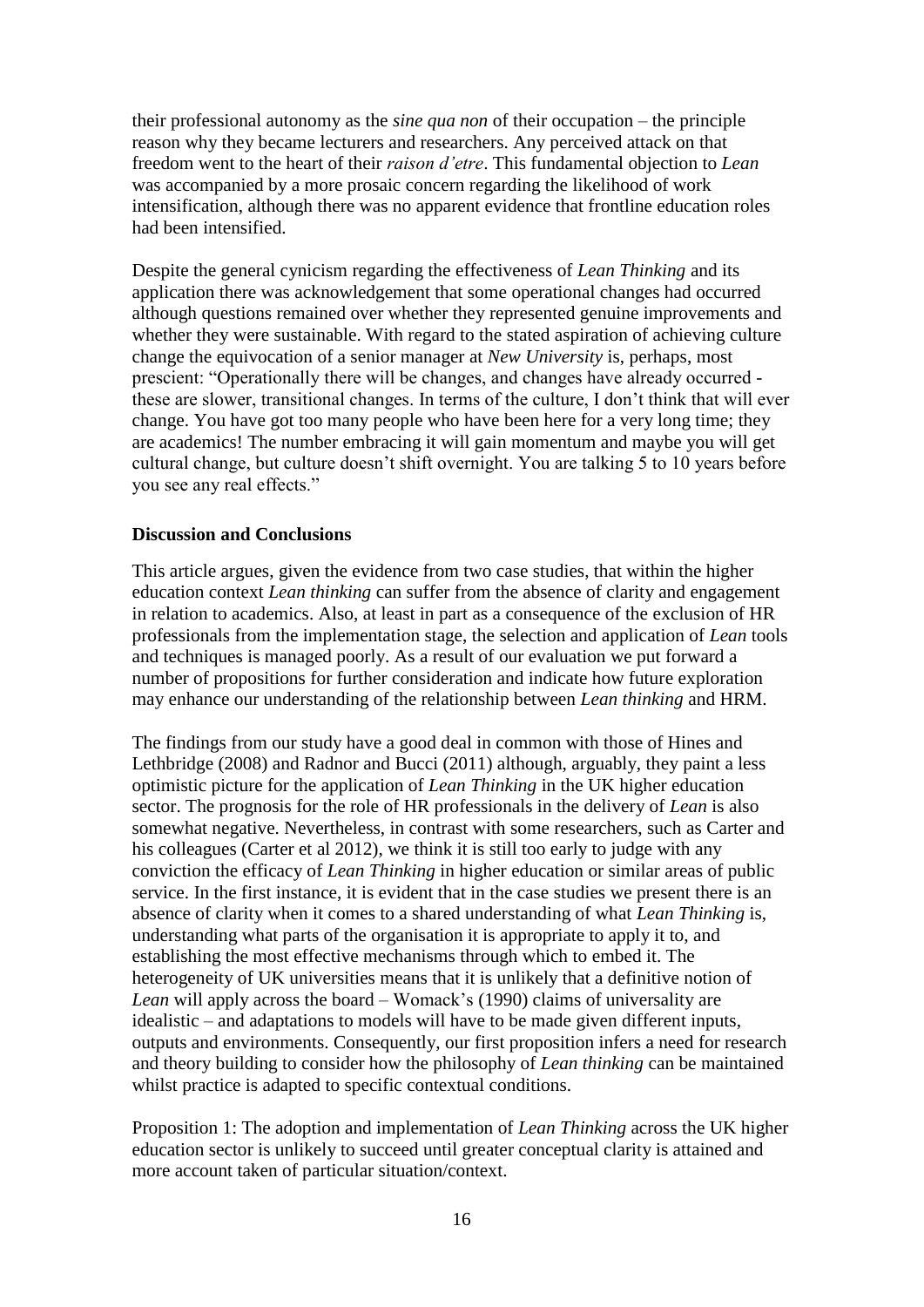In the second instance, it is apparent that the absence of human resource professional involvement is detrimental to achieving the strategic aims of *Lean* (in these cases efficiency improvements and cultural change). Our data does not allow the apportioning of blame for this situation and it would be inappropriate to do so but we can say with some confidence that all parties, be they sponsors, managers, facilitators or HR professionals, are responsible for ensuring that pervasive HR systems are integrated into *Lean* implementation and that expert HR advice is sought and provided. Some HR processes are more or less stand alone and so, for instance, *Old University* was able to include payroll under the aegis of its *Lean* programme but the line of least resistance in the case of systems, such as performance management, job design and evaluation, and workforce planning, that are embedded in core 'business' activities was adopted. The delivery of *Lean* training events was considered to be less than ideal in both case study institutions and the requirement for improved strategic, coherent and relevant (to the participants, at least) training was evident. It is this aspect of *Lean* implementation that may offer the best opportunity for HR professionals to contribute to the development of *Lean* application, to demonstrate their importance to *Lean* processes and to ensure the integration of all relevant HR systems into the venture. Our second proposition reflects our view that the apparent separation of HRM and *Lean thinking* is harmful to HR professionals and the organisations that are failing to make best use of them.

Proposition 2: The exclusion of relevant HR professionals from the implementation of *Lean thinking* will be detrimental to the success of such initiatives.

There would seem to be obvious overtones of the distinction between soft and hard HRM in the evidence we present and it may be appropriate for future research to focus more directly on the suitability of *Lean Thinking* to the principles and practice of soft HRM and also to explore the ways in which a soft *Lean*/HR rhetoric may be being used to facilitate hard *Lean*/HR outcomes. Concerns about the use of soft rhetoric to promote HR techniques, such as performance management, employee involvement and employment flexibility as democratising interventions, whilst being used to effect hard consequences, such as work intensification, tightened managerial control and redundancy, apply equally to the rhetoric forming behind *Lean thinking*. We, therefore, propose that such evident parallels are explored where HRM meets *Lean*.

Proposition 3: More attention should be paid, regarding theory and practice, to the related rhetoric of *Lean* and HR processes, techniques and outcomes.

The issues of the lack of conceptual clarity and HR involvement, described above, will not be unique to the higher education context, but a third issue, the intransigence/relative autonomy of academic employees, may be, so we posit questions for further consideration. Are academics, undertaking the task of knowledge creation and acquisition, a breed apart and for whom the ‗imposition' of *Lean Thinking* would undermine their activities and *raison d'etre*? The evidence presented here suggests that the answer is – yes. The attitudes of academics in our two universities and the difficulty associated with the judgement of their outputs represent the most serious challenges to implementing *Lean* in higher education – perhaps the issue is intractable. On the other hand, this may be a trait that is peculiar to UK academics. Evidence from North America, provided by Emiliani (2004; 2007), Comm and Mathaisel (2005a,b; 2008) and Balzer (2010), seems to indicate a different attitude and more evidence from other parts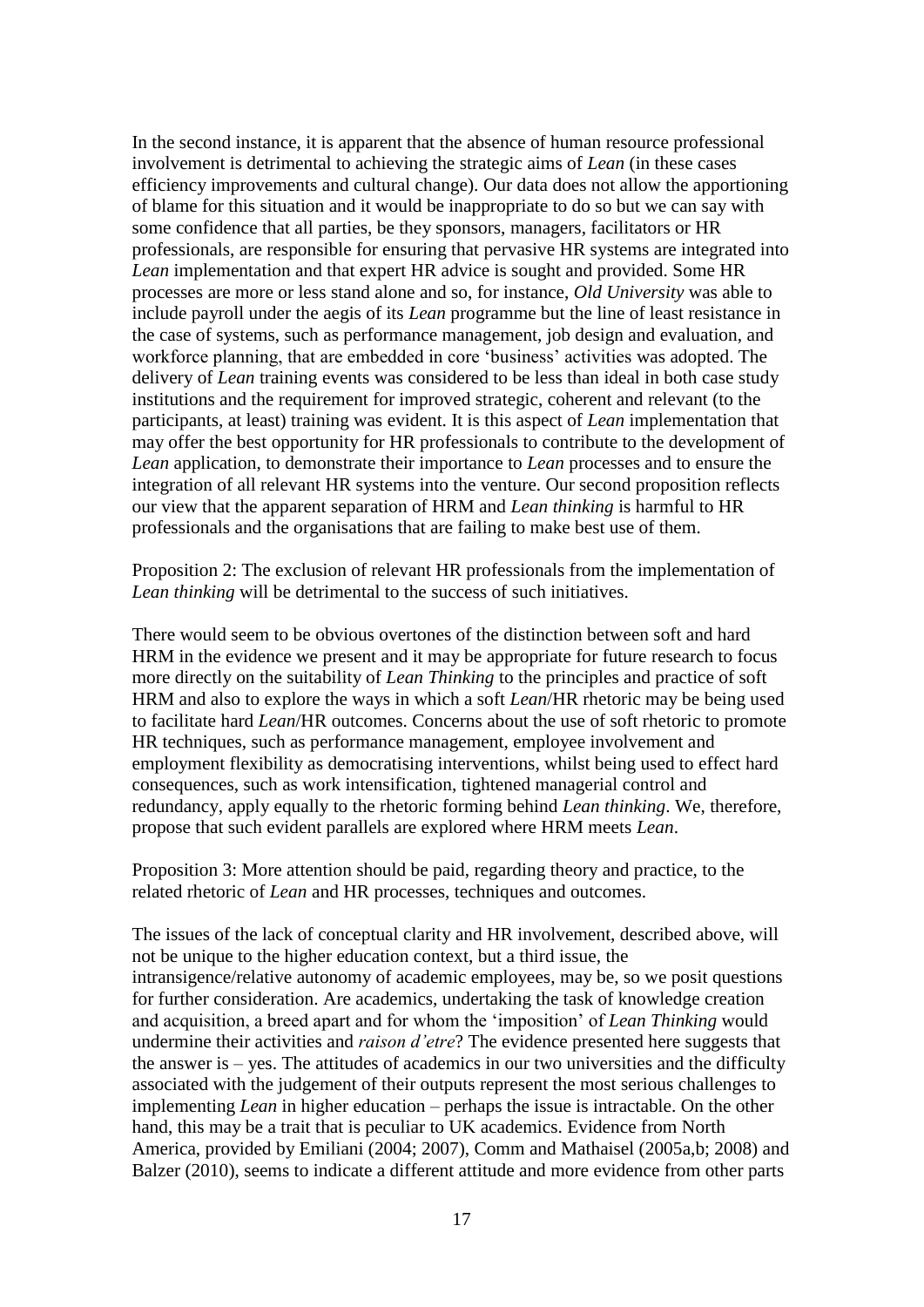of the world will be enlightening. The potential for cooperation or resistance within particular occupational groups adds a demanding complexity to the analysis of the relationship between HRM and *Lean*. Our final proposition reflects our evidence that professional occupations, in particular, are likely to resist *Lean* implementation.

Proposition 4: Strength of professional identity (in this instance, of UK academics) is inversely related to the willingness to engage positively with *Lean Thinking*.

There is no reason to suspect that the experiences in our case study institutions are atypical, but there is not enough evidence from research in higher education, or the wider public sector, to begin to generalise about the suitability of *Lean* in such contexts. There appears to be even less understanding of the impact of *Lean* across international boundaries and cultures, so given the increasing popularity of *Lean* and the claims being made on its behalf, the work to establish its legitimacy has barely begun. Similarly, consideration of the organisational HR function in the development and implementation of *Lean* initiatives across all economic sectors needs urgent attention – not least from the HR profession itself.

## **References**

- Abdullah, Syed R. S. and Keenoy, T. (1995) 'Japanese Managerial Practices in the Malaysian Electronics Industry: Two Case Studies', *Journal of Management Studies,* 32 (6): 747-766.
- Achanga, P., Shehab, E., Roy, R. and Nelder, G. (2005), 'Lean manufacturing to improve cost-effectiveness of SMEs', in *Seventh International Conference on Stimulating Manufacturing Excellence in Small and Medium Enterprises*, Glasgow, University of Strathclyde.
- Achanga, P., Shehab, E., Roy, R. and Nelder, G. (2006), 'Critical success factors for lean implementation within SMEs', *Journal of Manufacturing Technology Management*, 17: 460-471.
- Ahrens, T. (2006) *Lean production: Successful implementation of organizational change in operations instead of short term cost reduction efforts*, Lean Alliance, available at http://www.lean-alliance.com/en/images/pdf/la\_lean\_survey.pdf [Last accessed 15th July 2014].
- Aryee, S., Walumba, F.O., Seidu, E.Y.M., and Otaye, L.E. (2012) 'Impact of High-Performance Work Systems on Individual- and Branch-Level Performance: Test of a Multilevel Model of Intermediate Linkages', *Journal of Applied Psychology*, 97: 287–300.
- Balzer, W.K. (2010) *Lean Higher Education: Increasing the Value and Performance of University Processes*, New York NY: Productivity Press.
- Berggren, C. (1993) *Alternatives Lean Production. Work in the Swedish Auto Indu*stry, second edition, Ithaca NY: Cornell University Press.
- Bowen, D.E. and Ostroff, C. (2004) 'Understanding HRM-Firm Performance Linkages: The Role of the ‗Strength' of the HRM System', *Academy of Management Review*, 29: 203–221.
- Boxall, P. (1996) 'The Strategic HRM Debate and the Resource-Based View of the Firm', *Human Resource Management Journal*, 6: 59–75.
- Boxall, P., Ang, S.H. and Bartram, T. (2011), 'Analyzing the 'Black Box' of HRM: Uncovering HR Goals, Mediators, and Outcomes in a Standardized Service Environment', *Journal of Management Studies*, 48: 1504–1532.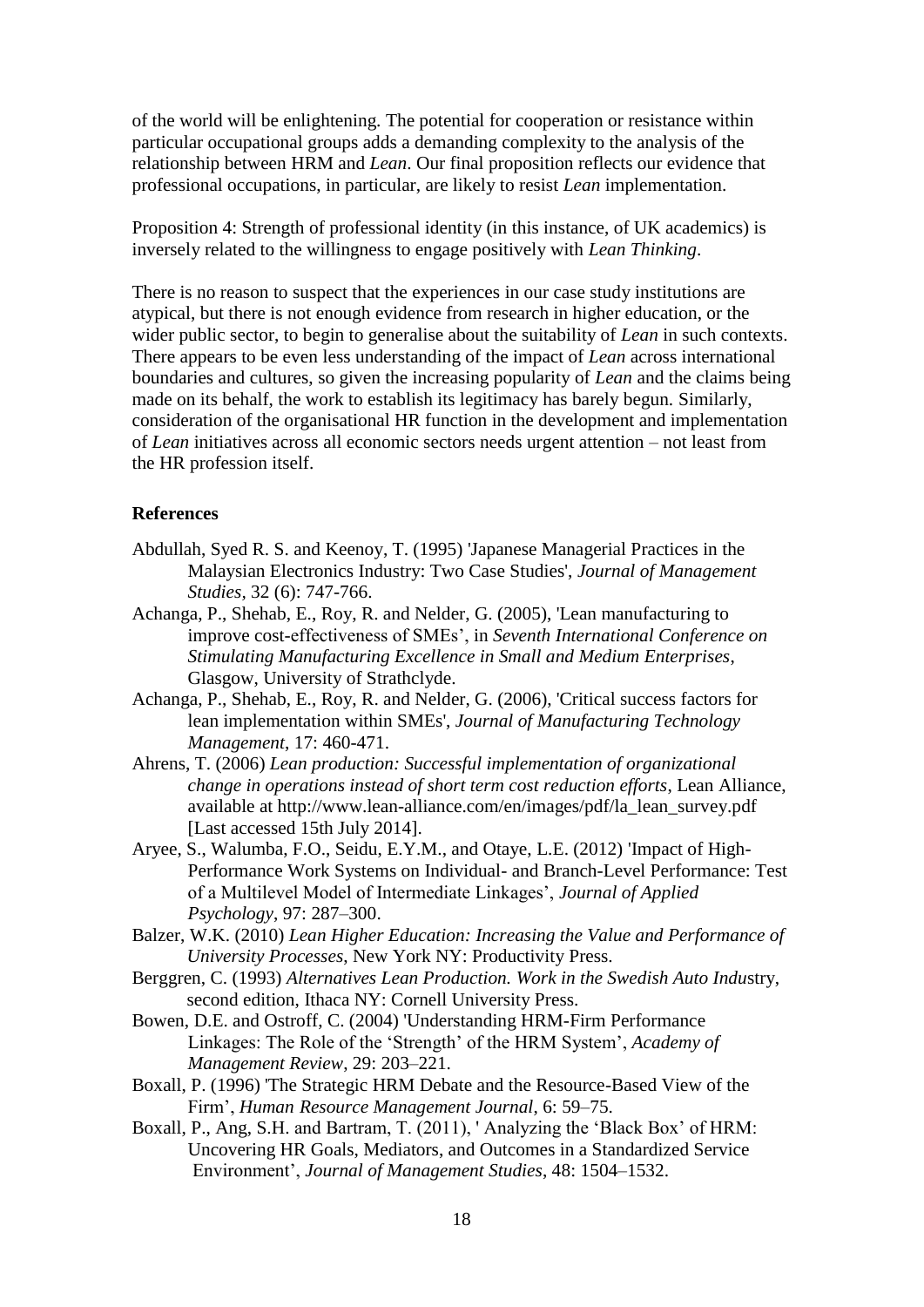- Brockbank, W. (1999), 'If HR were really strategically proactive: Present and future directions in HR's contribution to competitive advantage', *Human Resource Management*, 38: 337-352.
- Bruce, M., Daly, L. and Towers, N. (2004) 'Lean or agile: a solution for supply chain management in the textiles and clothing industry', *International Journal of Operations & Production Management*, 24(2): 151–170.
- Bruun, P., and Mefford, R. N. (2004) ‗Lean production and the Internet', *International Journal of Production Economics*, 89: 247–260.
- Carter, B., Danford, A., Howcroft, D., Richardson, H., Smith, A. and Taylor, P. (2011) 'Lean and mean in the civil service: the case of processing in HMRC', *Public Money and Management*, 31: 115-122.
- Carter, B., Danford, A., Howcroft, D., Richardson, H., Smith, A. and Taylor, P. (2012) 'Lean and 'Nothing gets done and no one knows why': PCS and workplace control of Lean in HM Revenue and Customs', *Industrial Relations Journal*, 45: 416–432.
- Carter, B., Danford, A., Howcroft, D., Richardson, H., Smith, A. and Taylor P. (2013) 'Stressed out of my box': Workers' experience of occupational ill-health in lean clerical work', *Work, Employment and Society*, 27(5): 747-767.
- Chandler, J., Barry, J. and Clark, H. (2002) 'Stressing Academe: The Wear and Tear of the New Public Management', *Human Relations*, 55: 1051-1069.
- Comm, C. and Mathaisel, D. (2005a) 'A case study in applying lean sustainability concepts to universities', *International Journal of Sustainability in Higher Education*, 6: 134-146.
- Comm, C. and Mathaisel, D. (2005b) 'An exploratory study of best Lean sustainability practices in higher education', *Quality Assurance in Education*, 13: 227–240.
- Comm, C. and Mathaisel, D. (2008) 'Implementing a lean enterprise approach to achieve business excellence', *International Journal of Business Excellence*, 1: 448-456.
- Cooney, R. (2002) 'Is "lean" a universal production system?: Batch production in the automotive industry', *International Journal of Operations & Production Management*, 22: 1130-1147.
- Cusumano, M.A. (1992) ‗Japanese Technology Management: Innovations, Transferability, and the Limitations of "Lean" Production', M.I.T. Sloan School of Management Working Paper written for the MIT Symposium on "Managing Technology: The Role of Asia in the 21st Century," Hong Kong, 2-3 July 1992 available at http://dspace.mit.edu/bitstream/handle/1721.1/2437/SWP-3477-  $26970551$ .pdf?sequence=1 [last accessed  $15<sup>th</sup>$  July 2014].
- Dankbaar, B. (1997) 'Lean Construction: Denial, Confirmation or Extension of Sociotechnical Systems Design?', *Human Relations*, 50: 567-583.
- de Souza, LB. and Pidd, M. (2011) 'Exploring the barriers to lean healthcare implementation', *Public Money & Management*, 31: 59-68.
- Dahlgaard, J.J. and Dahlgaard-Park, S.M. (2006) 'Lean production, six sigma quality, TQM and company culture', *TQM Magazine*, 18: 263-281.
- Eagle, L. and Brennan, R. (2007) 'Are students customers? TQM and marketing perspectives', *Quality Assurance in Education*, 15: 44-60.
- Emiliani, M.L. (2004) 'Improving business school courses by applying lean principles and practices', *Quality Assurance in Education*, 12: 175-87.
- Emiliani, M.L. (2011) 'Lean management failure at HMRC', *Management Services*  , 55(4): 13-15.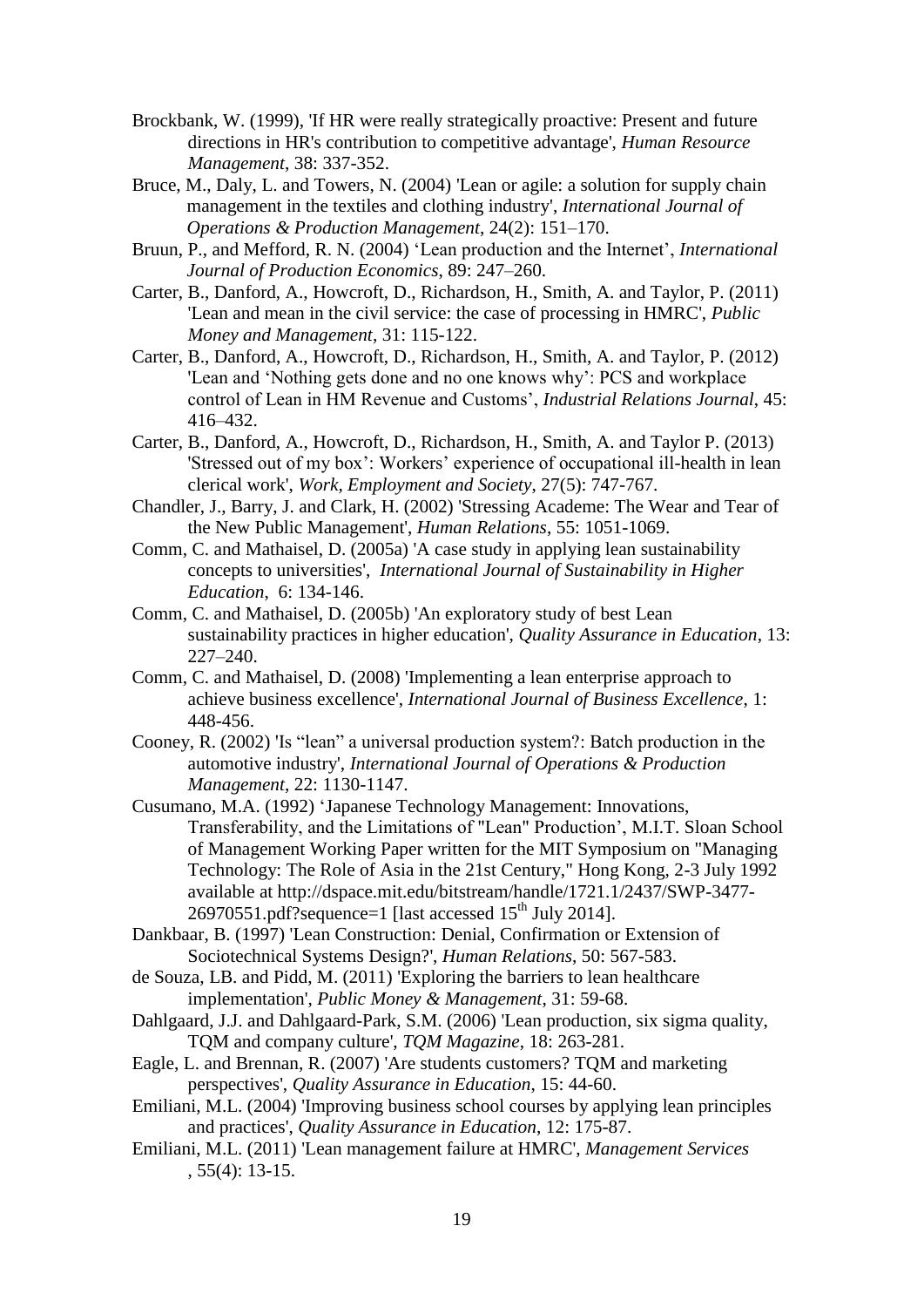- Ferlie, E. and Geraghty, K. (2005) 'Professionals in Public Services Organizations: Implications for Public Sector 'Reforming'' In E. Ferlie,L.E. Lynn and C.H. Pollitt, (eds.) *The Oxford Handbook of Public Management,* Oxford: Oxford University Press.
- Fillingham, D. (2007) 'Can lean save lives?', *Leadership in Health Services*, 20: 231- 241.
- Garrahan, P. and Stewart, P. (1992) *The Nissan Enigma: Flexibility at Work in a Local Economy*, London: Mansell.
- Graham, L. (1995) *On the Line at Subaru-Isuzu: The Japanese Model and the American Worker*, Ithica NY: Cornell University Press.
- Green, S.D. (2002), 'The Human Resource Management Implications of Lean Construction: Critical Perspectives and Conceptual Chasms', *Journal of Construction Research*, 3: 147-165.
- Gruber, T., Fub, S., Voss, R. & Glaser-Zikuda, M. (2010) 'Examining student satisfaction with higher education services using a new measurement tool', *International Journal of Public Sector Management*, 23: 105-123.
- Guest, D. (1987) ‗Human resource management and industrial relations', *Journal of Management Studies*, 24(5): 503-21.
- Hines, P. and Lethbridge, S, (2008) 'New Development: Creating a Lean University', *Public Money & Management*, 28: 53 - 6.
- Holweg, M. (2007) 'The genealogy of lean production', *Journal of Operations Management*, 25: 420-437.
- Ichniowski, C., Shaw, K. and Prennushi, G. (1997) 'The effects of human resource management practices on productivity: a study of steel finishing lines', *American Economic Review*, 87: 291-313.
- Jorgensen, B & Emmitt, S (2008) 'Lost in transition: the transfer of lean manufacturing to construction', *Engineering, Construction and Architectural Management*, 15(4): 383 - 98.
- Kehoe, R.R., and Wright, P.M. (2013) 'The Impact of High Performance Human Resource Practices on Employees' Attitudes and Behaviors', *Journal of Management*, 39: 366-391.
- Koch, J.V. (2003) 'TQM: why is its impact in higher education so small?', *The TQM Magazine*, 15: 325–333.
- Kollberg, B., Dahlgaard, J. and Brehmer, P. (2007) 'Measuring lean initiatives in healthcare services: issues and findings', *International Journal of Productivity and Performance Management*, 56: 7-24.
- Krafcik, J. (1988) 'The triumph of the lean production system', *Sloan Management Review*, 31: 41-52.
- Lado, A.A. and Wilson, M.C. (1994) 'Human Resource Systems and Sustained Competitive Advantage: A Competency-Based Perspective', *Academy of Management Review*, 19: 699–727.
- Laureani, A., Antony, J. and Douglas, A. (2010) 'Lean six sigma in a call centre: a case study', *International Journal of Productivity and Performance Management*, 59(8): 757 – 768.
- Legge, K. (1995) *Human Resource Management: Rhetorics and Realities*, Basingstoke, Macmillan.
- Lewis, M. (2000) 'Lean production and sustainable competitive advantage', *International Journal of Operations & Production Management*, 20: 959-978.
- Liker, J. (2004) The Toyota Way, 14 Principles of Management from the World's Greatest Manufacturer, New York: McGraw Hill.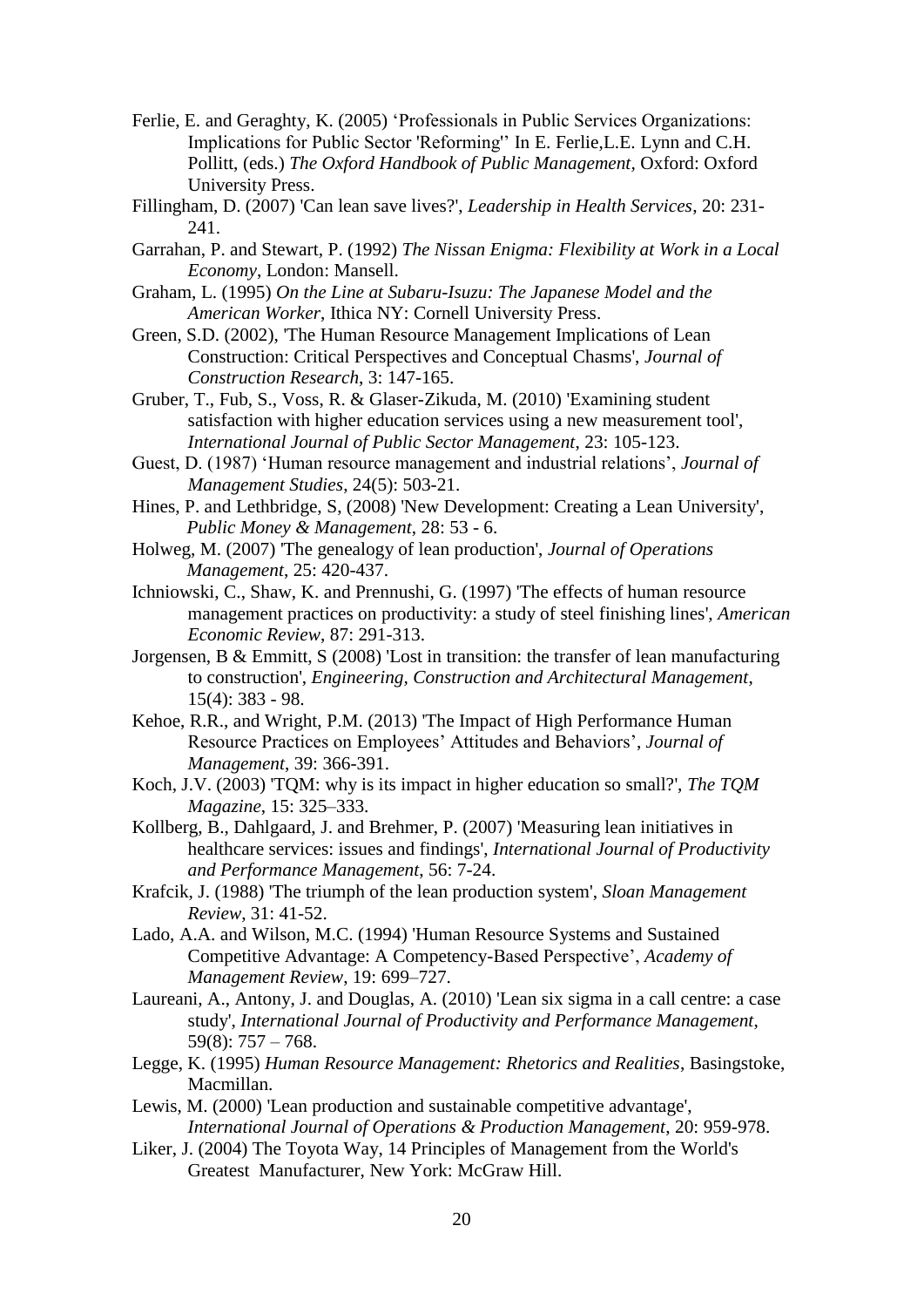- Lorenz, E. and Valeyre, A. (2005) 'Organisational Innovation, Human Resource Management and Labour Market Structure: A Comparison of the EU-15', *The Journal of Industrial Relations*, 47: 424-442.
- Lynch, R. and Baines, P. (2004) 'Strategy development in UK higher education: towards resource-based competitive advantage', *Journal of Higher Education Policy and Management*, 26: 171-187.
- MacDuffie, J.P. (1995) 'Human Resource Bundles and Manufacturing Performance: Organizational Logic and Flexible Production Systems in the World Auto Industry'*, Industrial and Labor Relations Review*, 48: 197-221.
- Martin, S.H., and Arokiam, I. (2007) 'An Investigation into the Application of Lean Techniques within the Education Sector'. *Proceedings of the iPED conference*, 10-11 Sept, Coventry, UK.
- New, S.J. (2007) ‗Editorial: Celebrating the enigma: the continuing puzzle of the Toyota Production System', *International Journal of Production Research,*  45(16): 3545-3554.
- Nishii, L.H., Lepak, D.P., and Schneider, B. (2008) 'Employee Attributions About the ‗Why' of HR Practices: Their Effects on Employee Attitudes and Behaviors, and Customer Satisfaction', *Personnel Psychology*, 61: 503-545.
- O'Mahony, K, and Garavan, T.N. (2012) 'Implementing a quality management framework in a higher education organisation: A case study', *Quality Assurance in Education*, 20: 184-200.
- Oliver, N. and Wilkinson, B. (1992) *The Japanization of British Industry: Developments in the 1990s*, Oxford: Basil Blackwell.
- Panizzolo, R. (1998) 'Applying the lessons learned from 27 lean manufacturers. The relevance of relationships management', *International Journal Production Economics*, 55: 223–40.

Perez, C. (2005) *Technological Revolutions and Financial Capital: The Dynamics of Bubbles and Golden Ages*, Cheltenham: Edward Elgar Publishing.

Pettersen, J. (2009) 'Defining lean production: some conceptual and practical issues', *TQM Journal*, 21: 127-142.

Piercy, N. and Rich, N. (2009) 'Lean transformation in the pure service environment: the case of the call service centre', *International Journal of Operations & Production Management*, 29(1): 54 – 76.

- Pil, F.K. and MacDuffie, J.P. (1996) 'The Adoption of High Involvement Work Practices', *Industrial Relations*, 35: 423-455.
- Price J. (2004) ' Lean production at Suzuki and Toyota: a historical perspective', *Studies in Political Economy*, 45: 66-99.

Quinn, A., Lemay, G., Larsen, P. and Johnson, D.M. (2009) 'Service quality in higher education', *Total Quality Management & Business Excellence*, 20: 139-152.

Radnor, Z. and Boaden, R. (2008) 'Editorial: Lean in Public Services—Panacea or Paradox?', *Public Money & Management*, 28: 3-7.

Radnor, Z. and Bucci, G. (2007), *Evaluation of PaceSetter Lean, Senior Leadership & Operational Management within HMRC Processing*, London, HMRC.

- Radnor, Z. and Bucci, G. (2011) *Analysis of Lean Implementation in UK Business School and Universities report for the Association of Business Schools*, London: ABS.
- Radnor, Z. and Osborne, S.P. (2013) 'Lean: A failed theory for public services? ', *Public Management Review*, 15(2), 265-287.
- Radnor, Z., Walley, P., Stephens, A. and Bucci, G. (2006) *Evaluation of the Lean*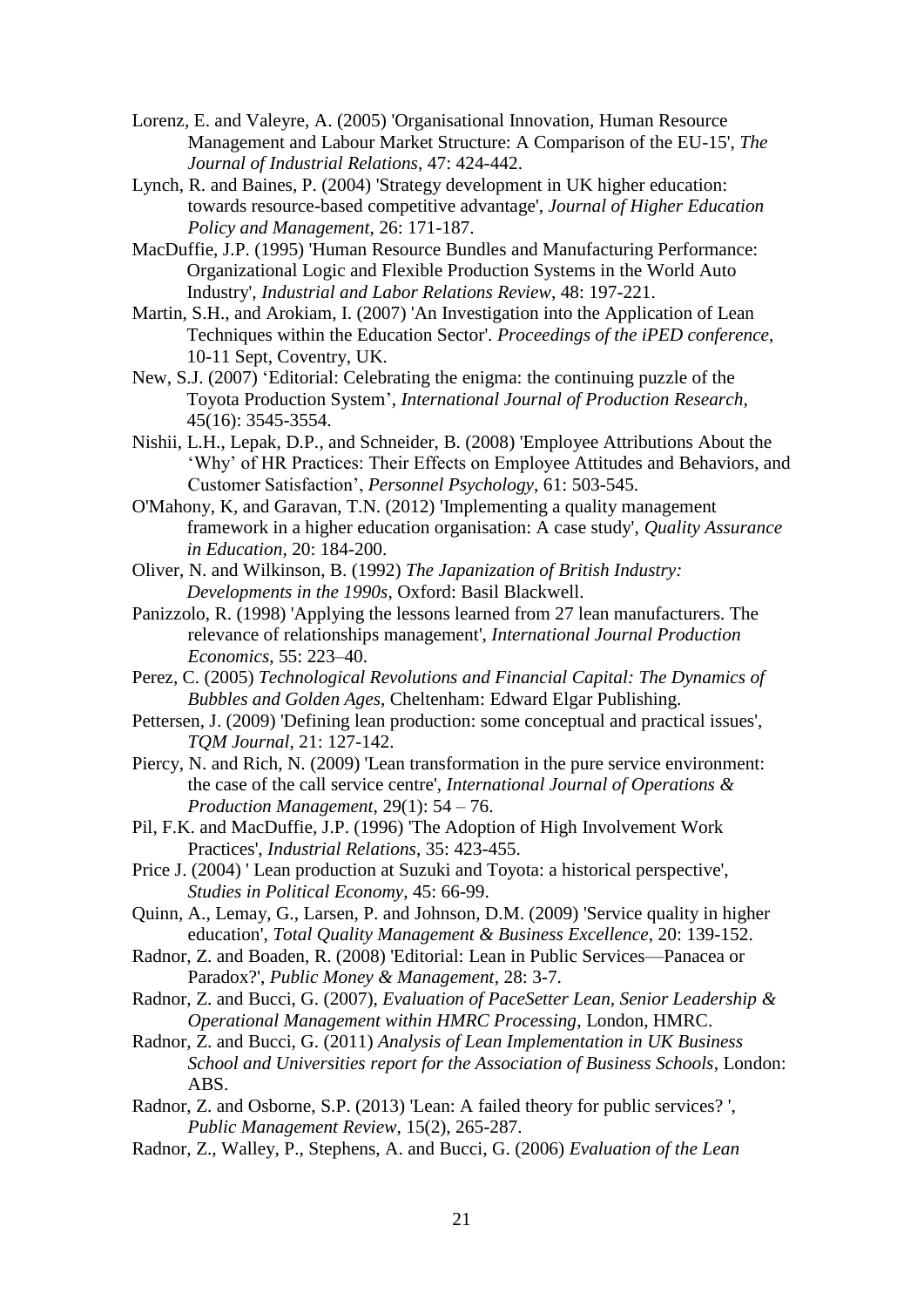*Approach to Business Management and Its Use in the Public Sector*, Edinburgh: Scottish Executive.

- Radnor, Z. and Walley, P. (2008) 'Learning to Walk Before We Try to Run: Adapting Lean for the Public Sector', *Public Money and Management*, 28: 13-20.
- Rahbek, E., Pedersen, G. and Huniche, M. (2011) 'Determinants of lean success and failure in the Danish public sector – A negotiated order perspective', *International Journal of Public Sector Management*, 24(5): 403-420.

Rinehart, J., Huxley, C. and Robertson, D. (1997): *Just Another Car Factory? Lean Production and Its Discontents*, Ithaca NY: Cornell University Press.

- Shah, R. and Ward, P. (2003) 'Lean manufacturing: context, practice bundles, and performance', *Journal of Operations Management*, 21(2), 129-49.
- Shah, R. and Ward, P. (2007) 'Defining and developing measures of lean production', *Journal of Operations Management*, 25: 785 - 805.

Stewart, P., Richardson, M., Danford, A., Murphy, K., Richardson, T. and Wass, V. (2009) *'We Sell Our Time No More. Workers' Struggles Against Lean Production in the British Car Industry*, London: Pluto Press.

Storey, J. (1987) ‗Developments in the management of human resources: an interim report', *Warwick Papers in International Relations*, University of Warwick.

- Storey, J. (1992) ‗*Developments in the Management of Human Resources*', Oxford: Blackwell.
- Storey, J. (2007) ‗What is Strategic HRM' in J. Storey (ed) *Human Resource Management: A Critical Text*, 3<sup>rd</sup> Edition, London: Thomson.

Tracey, M. and Flinchbaugh, J. (2006a) 'How Human Resource Departments Can Help Lean Transformation', *Target Magazine*, 3: 5-10.

Tracey, M. and Flinchbaugh, J. (2006a) 'HR's Role in the Lean Organizational Journey', *WorldatWork Journal*, 4: 49-58

Voss, R., Gruber, T. and Szmigin, I. (2007) 'Service Quality in Higher Education: The Role of Student Expectations', *Journal of Business Research*, 60(9): 949-959.

- Womack, J.P. and Jones, D.T. (1996) *Lean Thinking: Banish Waste and Create Wealth in your Corporation*, New York NY: Free Press.
- Womack, J.P. and Jones, D.T. (2005) *Lean Solutions: How Companies and Customers Can Create Value and Wealth Together*, New York NY: Free Press.

Womack, J.P., Jones, D.T. and Roos, D. (1990) *The Machine That Changed The World*, New York NY:, Rawson Associates.

Wright, P.M., and McMahan, G.C. (1992), 'Theoretical Perspectives for Strategic Human Resource Management', *Journal of Management*, 18(2), 295-320.

Wright, P.M., McMahan, G.C., and McWilliams, A. (1994) 'Human Resources and Sustained Competitive Advantage: A Resource-Based Perspective', *International Journal of Human Resource Management*, 5(2), 301-326.